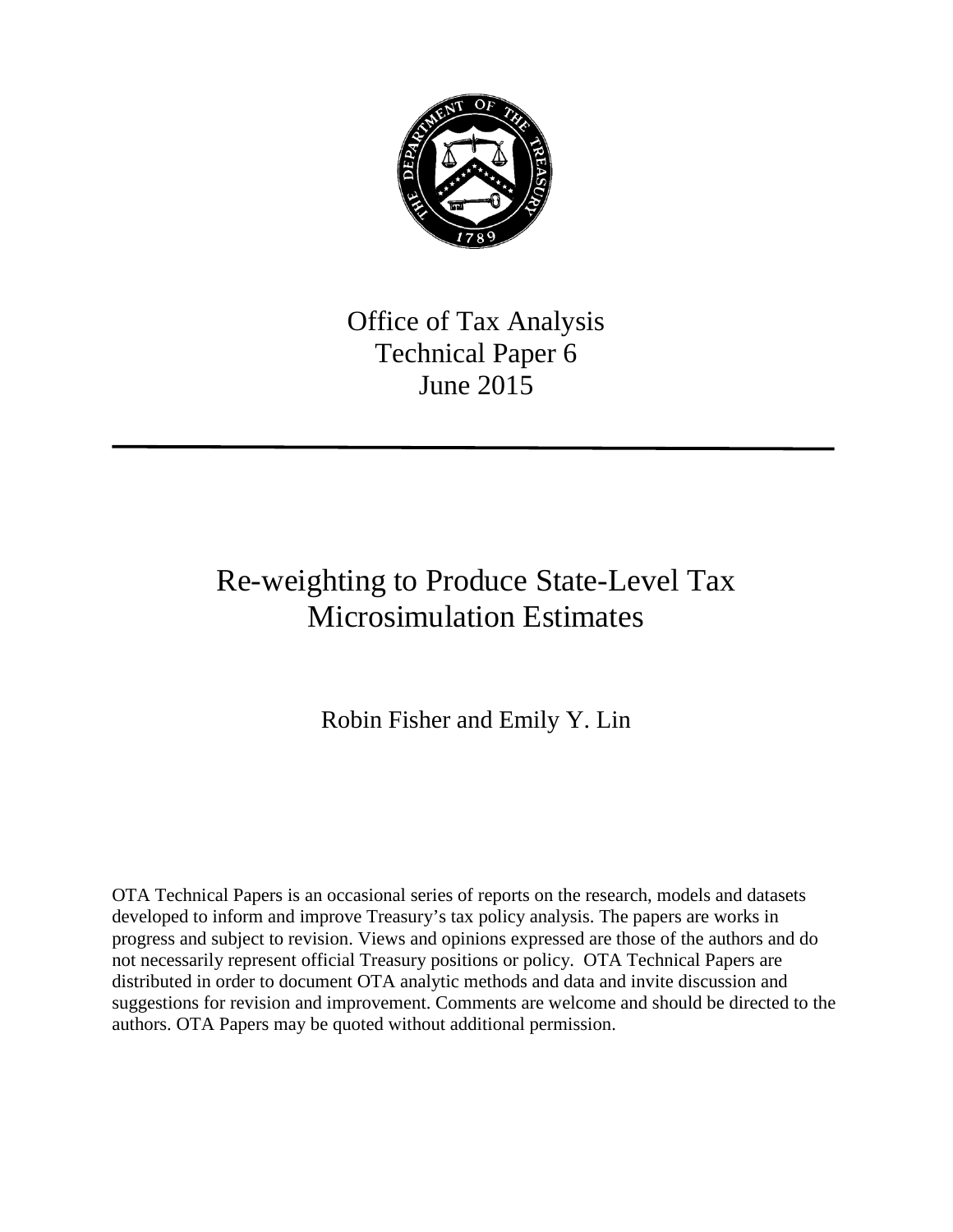# **RE-WEIGHTING TO PRODUCE STATE-LEVEL TAX MICROSIMULATION ESTIMATES**

June 3, 2015

Robin Fisher and Emily Y. Lin

*Revenue and distributional effects of a Federal tax law change can vary widely across states and the results are of policy relevance. A number of data files might be used for state-level tax simulation but each file has its deficiencies. For example, the Treasury's Individual Tax Model (ITM) is used to simulate the revenue and distributional impact but its sample is not representative at the state level. Hence, while the file includes a variable for state of residency, the sampling errors of state-level statistics based on this variable are likely to be unacceptably large. The Internal Revenue Service's Individual Returns Transaction File (IRTF) contains the population of individual income tax returns filed for a tax year so its state-level statistics are free of sampling errors. However, the file is unedited, contains random data errors, and more importantly, without substantial edits and modeling, lacks any capacity to project a tax law's effect over the budget window.*

*In this paper, we use a statistical method to impute the information about each state's tax return filers (e.g., number of filers and the distribution of their income, filing status, and number of dependents) from the population IRTF to the ITM. To the extent that the effect of a tax law change differs across states due to states' differences in the size of the filing population and other tax characteristics, imputing this information to the ITM provides key identification for state-level tax effects. Specifically, we calculate the distributions of filers across states—unconditional and conditional on a set of tax variables—from the IRTF, and impute 52 state weights to each ITM record to generate filer distributions that resemble those calculated from the population file.* 

*By re-weighting ITM records, our method facilitates a straightforward way to estimate state-level revenue and distributional effects of Federal tax law changes because the same ITM calculator developed for analyzing the national effect can be used for state-level microsimulation. We also propose a method to evaluate the model fit of the state weight estimation and apply the state weights to an ITM run to produce state-by-state effects of repealing the alternative minimum tax (AMT). Lastly, we note that the re-weighting technique can be used to address other instances in which the sample in the ITM is not sufficiently representative of a specific population of interest.*

Robin Fisher: Office of Tax Analysis, U.S. Department of the Treasury, Washington, DC [\(Robin.Fisher@treasury.gov\)](mailto:Robin.Fisher@treasury.gov)

Emily Y. Lin: Office of Tax Analysis, U.S. Department of the Treasury, Washington, DC (Emily.Lin@treasury.gov)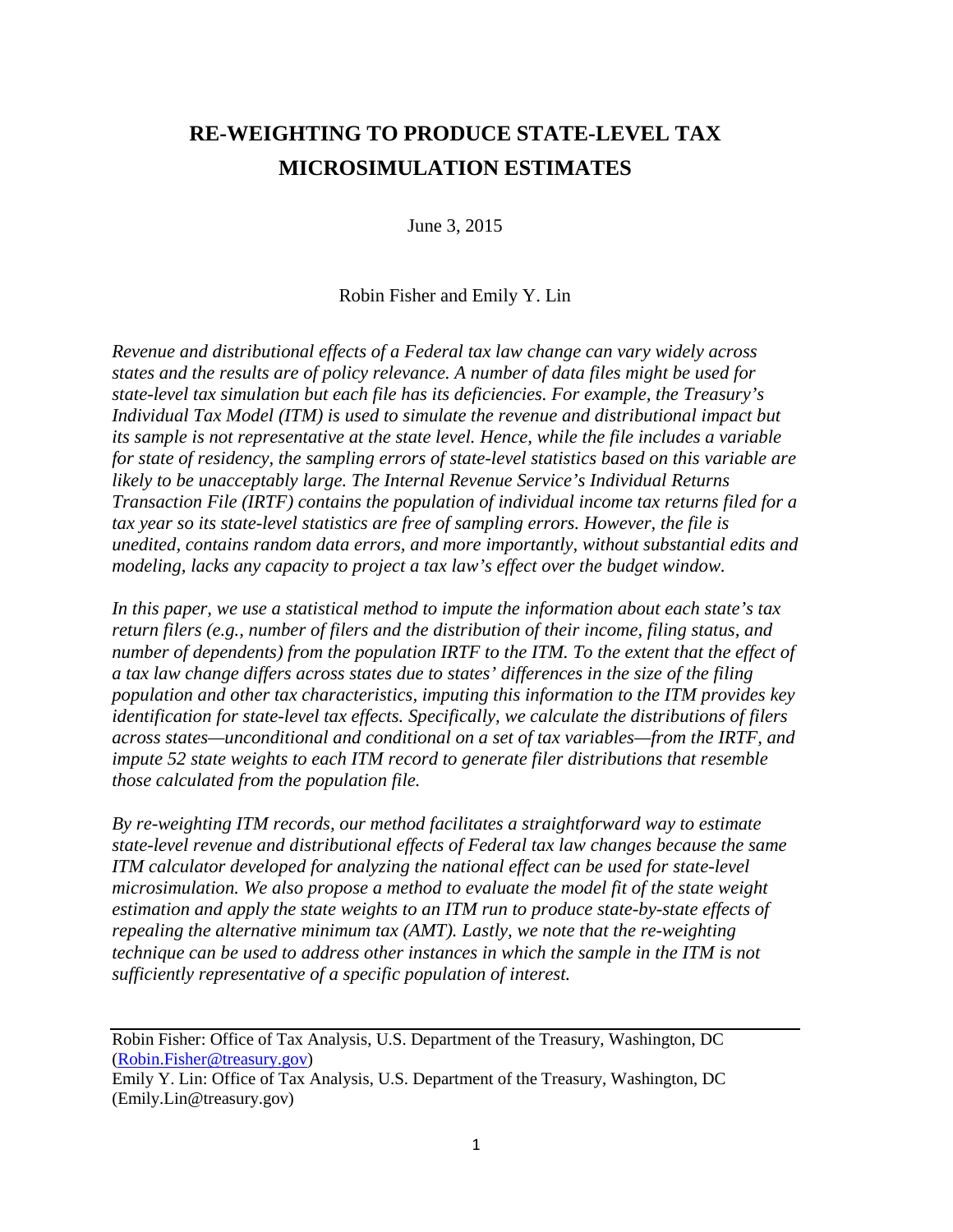#### **1. Introduction**

Revenue and distributional effects of a proposed or enacted change in Federal tax law can vary widely across states. If every state had the same distribution of taxpayer characteristics that impact tax liabilities (such as income, filing status, and number of dependents) and all other factors for the Federal tax effect were identical across states, a Federal tax law change would result in a proportionally larger change in the Federal tax liability for larger states than for smaller states. To the extent that taxpayer characteristics and other factors differ across states, changes in Federal tax liabilities resulting from a Federal tax change will vary by state for reasons other than differences in state population size. This geographic distribution of Federal tax liability changes can play an important role in lawmakers' decision-making. Despite the policy relevance, due mainly to lack of appropriate data, analyses that show effects of Federal tax law changes by state are scarcely available. Using tax information derived from the population file of Federal individual income tax returns, we impute state weights to the Treasury's Individual Tax Model (ITM) to facilitate state-by-state tax microsimulation analysis. In particular, we re-weight the ITM records to create 52 (for 50 states, the District of Columbia, and other areas) weighted samples that resemble the filing population of each state along certain important tax characteristics.

A number of existing data can potentially be used to provide state-level tax analysis but each data has its own deficiencies. The Treasury Department uses the Individual Tax Model (ITM) to simulate the revenue and distributional impact of Federal tax law changes. The sample of tax return filers in the ITM is based on the Individual and Sole Proprietorship (INSOLE) returns drawn by the Statistics of Income (SOI) Division of the Internal Revenue Service (IRS), and the data are extrapolated and modeled by the Treasury Department's Office of Tax Analysis (OTA) to provide microsimulation estimates of the effects of tax changes over the 10-year period of the budget window. Although tax return data include a variable indicating a taxpayer's state of residency, the INSOLE sample is not randomly drawn across states and is not intended to be representative at the state level. Hence, while state-level tax statistics can be made available on the ITM based on the taxpayer's state of residency shown on the return, the sampling errors of some of these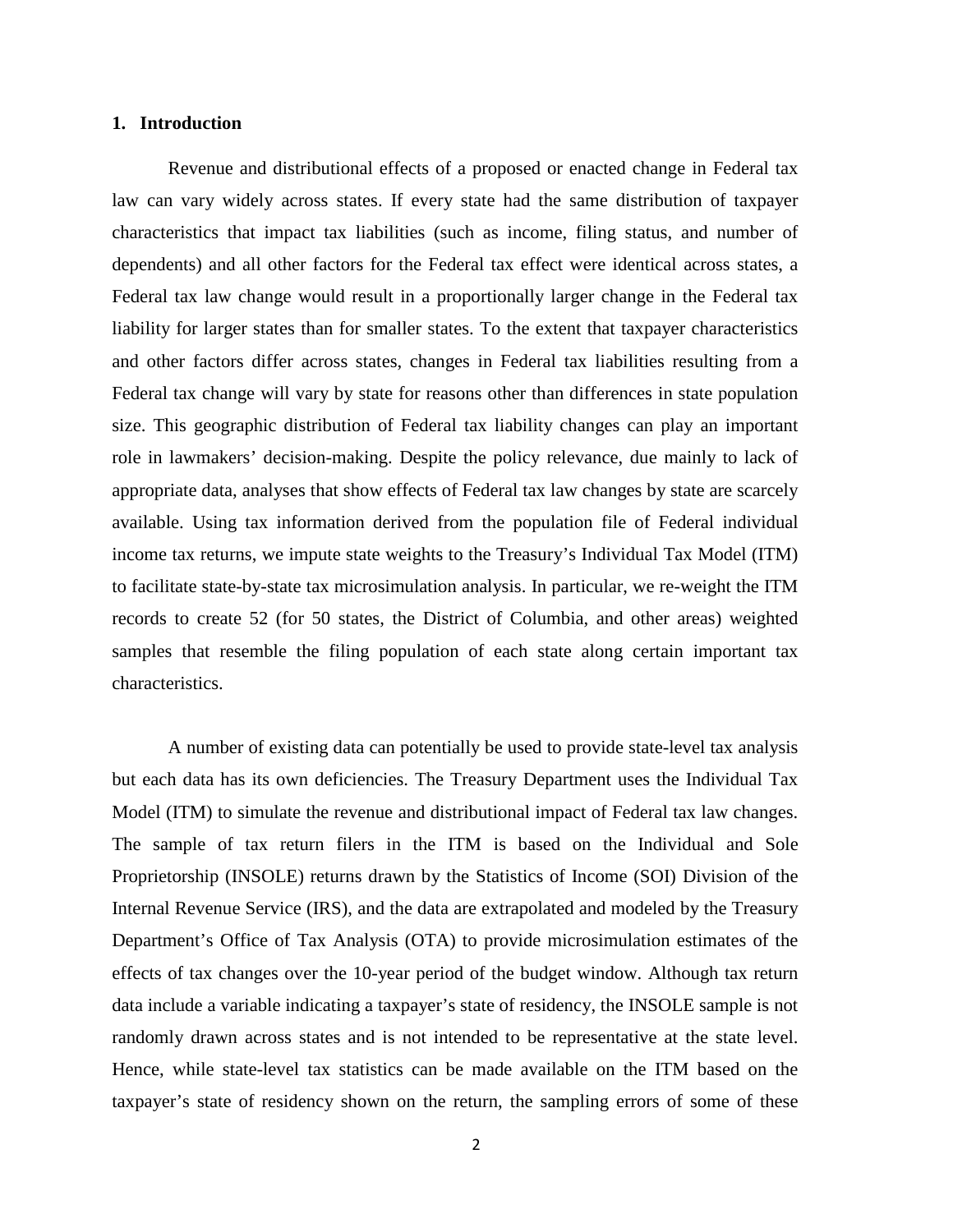statistics are likely to be unacceptably large, substantially reducing the precision of the point estimates.

Alternatively, state-level tax statistics can be directly obtained from the IRS' Individual Returns Transaction File (IRTF), which contains the population of Federal individual income tax returns processed by the IRS each year. The advantage of using the population file is elimination of sampling errors because it includes all returns, rather than a sample of returns, filed for a tax year. However, unlike the extensively edited INSOLE file, this transaction file is unedited and is known to include random data errors. More importantly, without any of the extrapolation, imputation, and modeling of the data, as in the ITM, the file provides historical statistics by state but has a limited capacity to project the state-by-state effect of a Federal tax law change that will occur during the budget window.

Another method in common use is to treat the states as the unit of measurement and use a model together with auxiliary information to find estimators with improved characteristics. Well-known examples include the Small Area Income and Poverty Estimates (SAIPE) and Small Area Health Insurance Estimates (SAHIE) by the Bureau of the Census.<sup>[1](#page-3-0)</sup> Henry et al. (2007) applied the same method to the current situation. While these methods can produce state-level estimates with good properties, they are laborintensive and can produce estimates only for a small set of variables, since each variable for which small-area estimates are desired must be explicitly included in the modeling. It is also not easy to see how to use these estimates for microsimulation problems like those encountered in the OTA; in general, the microsimulation would necessarily be run first, and then the small area model parameters would be estimated.

One way to form state-level microsimulation estimates is to use the ITM for its edited data, extrapolation, imputation and modeling advantage, coupled with the information obtained from the IRTF about the filing population for each state. From the population IRTF, we know the unconditional distribution of filers across states (e.g., X

<span id="page-3-0"></span><sup>&</sup>lt;sup>1</sup> Information about SAIPE and SAHIE estimates can be found at <http://www.census.gov/did/www/saipe/> and [http://www.census.gov/did/www/sahie/.](http://www.census.gov/did/www/sahie/)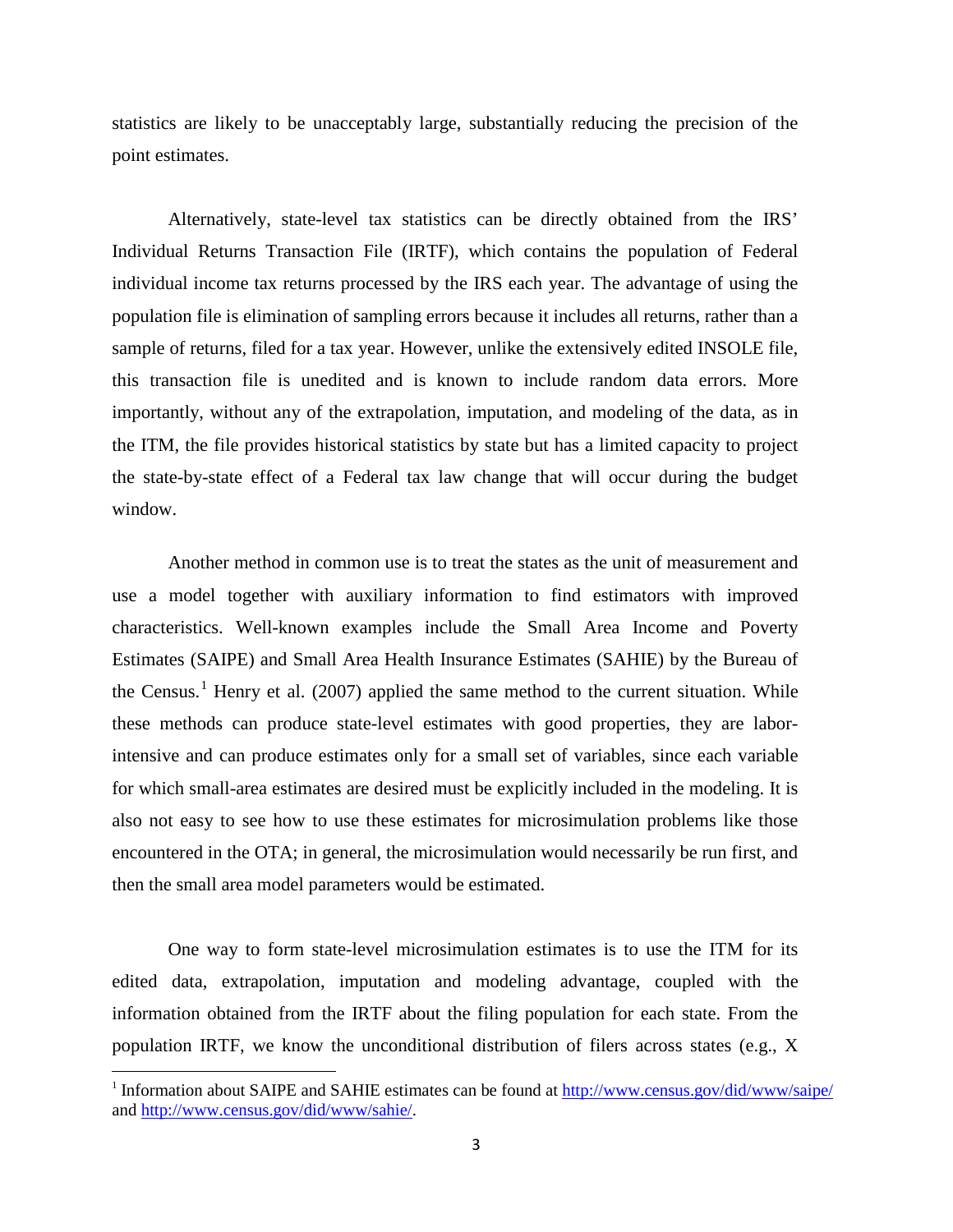percent of all filers live in state Y) and the distribution of filers conditional on observable tax characteristics, such as filing status, income classes, or number of dependents (e.g., Z percent of the nation's married-file-jointly couples who have income below \$50,000 and two children live in state Y). To the extent that the effect of a proposal or law change on tax liability differs by the tax characteristics but is expected to be uniform among families with the same set of characteristics, we could use the ITM to estimate the projected total liability effect for each "cell" of family type partitioned by the selected characteristics, and then allocate the cell's aggregate effect across states based on the conditional distribution of filers we tabulate from the population file. By modeling on the ITM while utilizing geographic distributions of filers and their tax characteristics from the population file, this method addresses the issues that the ITM sub-samples are not representative of state populations and that the population file lacks certain modeling capacity.

Consider a tax cut for which the generosity increases with the tax unit's number of exemptions and decreases with the tax unit's adjusted gross income (AGI). We can model the tax cut on the ITM to calculate the amount of tax change for each family type, defined by the number of exemptions and AGI category. Note that the amount of tax cut varies by family type but is the same magnitude for tax units of the same type. From the ITM, we know the weighted count of tax units for each family type. From the IRTF, we know the number of tax units of each family type by state. With this information, we use the ITM to calculate the aggregate tax liability change for a family type and allocate the amount across states based on the conditional distribution of tax units across states we obtained from the IRTF tabulation. We then sum up the results across family types within a state to arrive at the state's total liability change.

In this paper, we use a statistical method to bring over the information about the distribution of tax units across states—unconditional as well as conditional on observed tax characteristics—from the IRTF to the ITM by splitting the weight of each ITM record into 52 state weights. The goal is to make the 52 re-weighted ITM samples to generate the conditional and unconditional distributions of tax units that resemble those calculated from the population file. The statistical method employed in this paper is closely related to that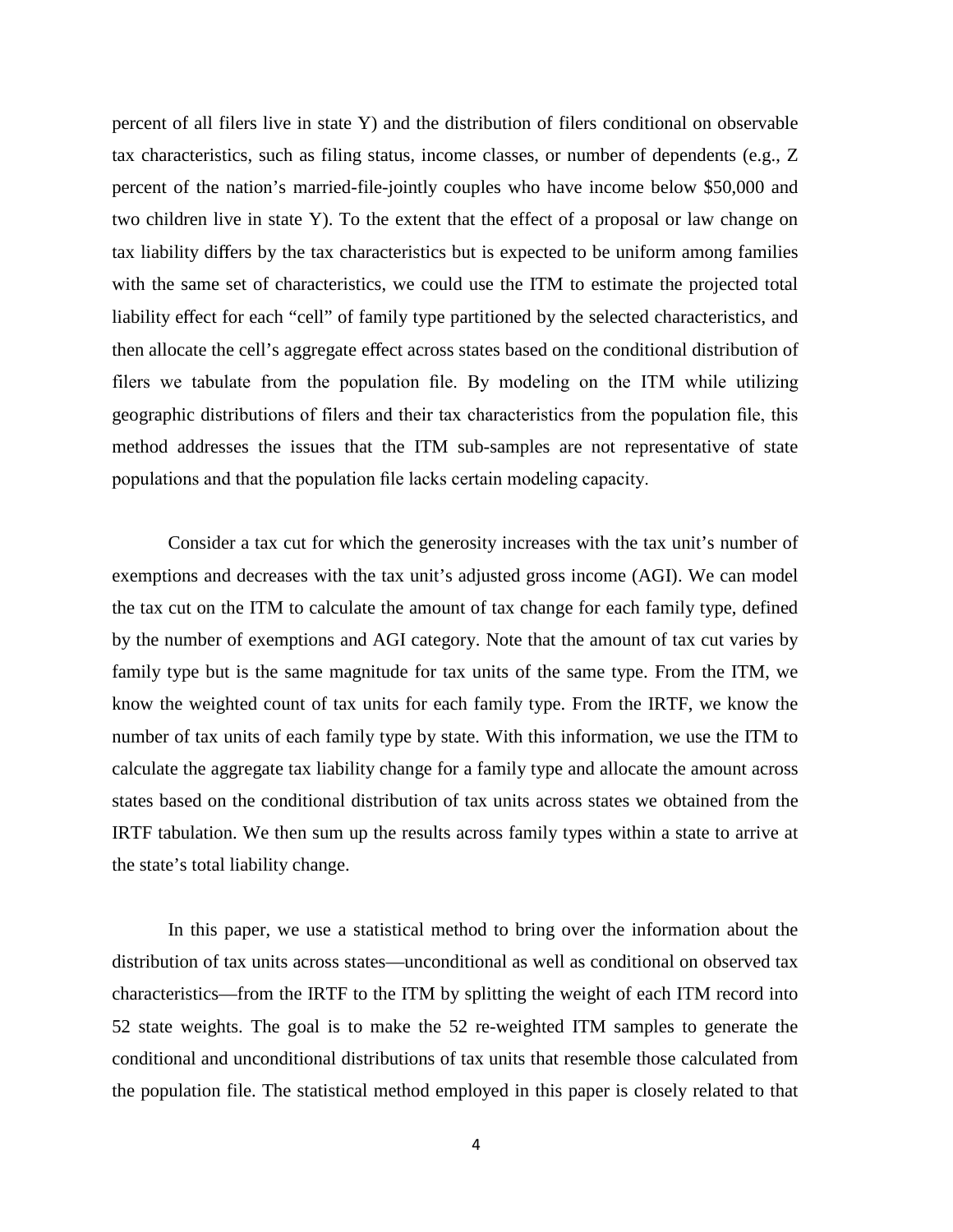described in Schirm et al. (1999) and Schirm and Zaslavsky (1998), which is an elaboration of the informal tabulation described in the previous paragraph. These two papers describe the utility of sample weight adjustments, especially in the microsimulation setting.

The new state weights generate 52 state samples in the ITM. Because we expect the liability effect of a tax change to vary by family type (defined by the selected tax characteristics), state-level microsimulation can be performed on the ITM with reduced sampling errors once the ITM's state samples have the population-like distributions of tax characteristics across states. Consequently, we use the same ITM tax calculator developed for analyzing the national effect and weight the sample with the newly imputed 52 state weights to simulate the effect of Federal tax changes state by state.

This paper is organized as follows. Section 2 describes the data files, the tax characteristics included in estimation, and the properties we expect the estimates to have. Section 3 describes the estimation model, with details provided in the Appendix. Section 4 presents the estimation results and verifies that the estimates generally have the desired properties. Section 5 shows state-by-state tax liability estimates (without behavioral change) resulting from repeal of the alternative minimum tax (AMT) as simulated by the re-weighted scheme on the ITM. Section 6 provides concluding remarks.

### **2. Data**

The Individual Returns Transaction File (IRTF) contains records of all individual income tax returns filed for a given tax year. There is a variable for most (but not all) of the lines on the form 1040 and any schedules that may be attached. We use a set of X-variables (listed below) from the IRTF for tax year 2007 to estimate the probability a tax return was filed in a state *st* given the observed values of a set of those variables on that return. We denote this probability  $p(ST = st|X)$ . There are 52 "states" in our model: 50 states, the District of Columbia, and other areas. We rely on this population file to form the target distributions, including the distribution of returns across states and the distributions conditional on the selected tax variables. The variables we chose at this stage are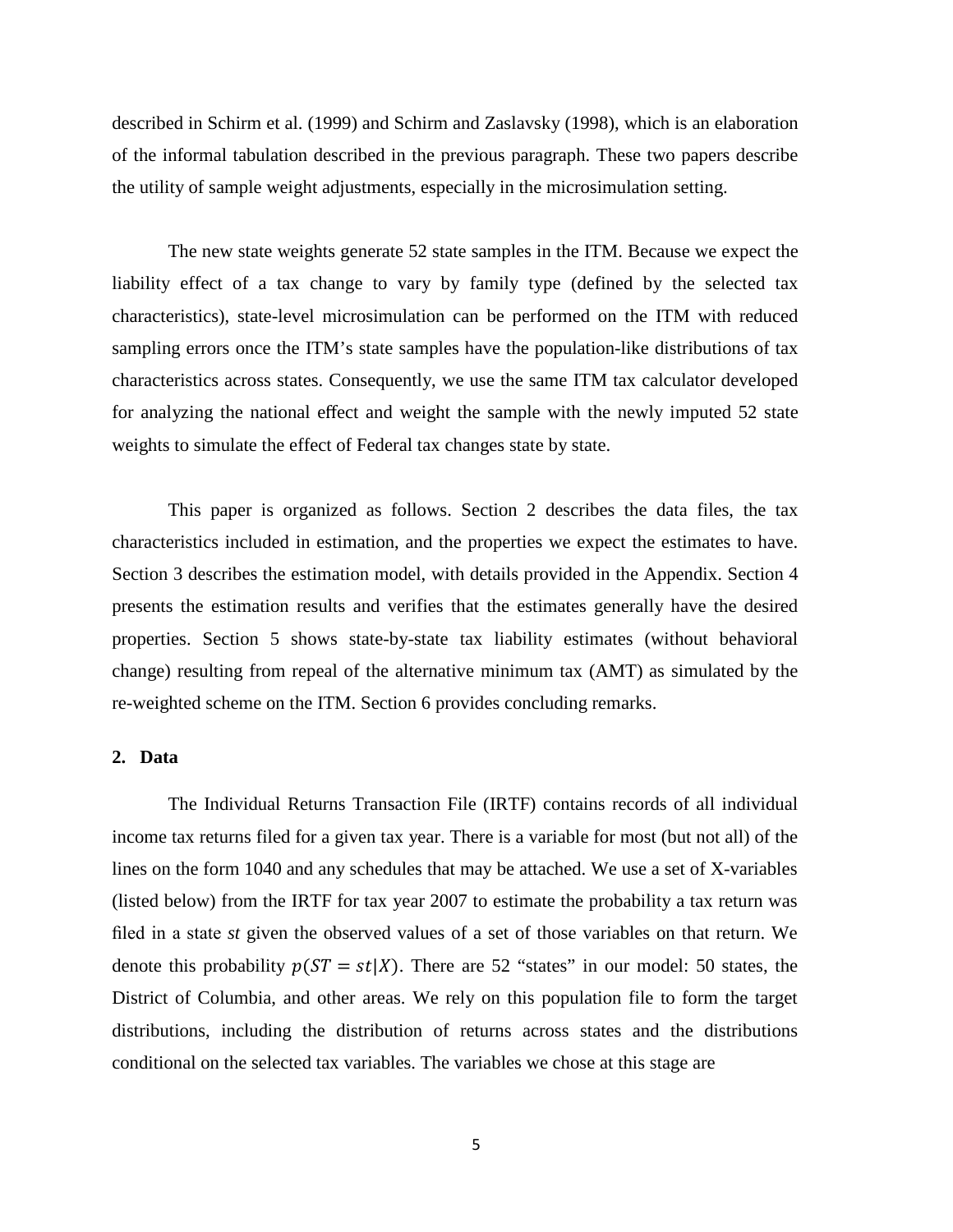**AGI:** Adjusted Gross Income, categorized as in Table 1 **EX:** Number of exemptions, 1, 2, or 3 or more **AGE:** Primary filer's age, grouped as in Table 2 **FamType:** Family type, recoded from filing status; see Table 3 **SCHA:** An indicator for filing Schedule A **SCHB:** An indicator for filing Schedule B **STLCINTX:** State and local income tax deduction, grouped as in Table 4 **realEstTax:** Real estate property tax deduction, grouped as in Table 5 **Mort:** Home mortgage interest deduction, grouped as in Table 6 The **AGE** variable is obtained from Social Security records, which include date of birth.

We merge that variable onto the IRTF.

Each of the continuous variables in this list is converted to a discrete variable by grouping. We assume that the grouped variables are sufficient in the model. If this assumption is violated, information about the variables is lost and the estimates lose precision. The alternative is to treat some of the variables as continuous, but modeling the continuous distribution is a more complicated task.

For example, it may seem reasonable to use the continuous version of the Xvariables as predictors in a multinomial logit model, for example, and estimate  $log(\frac{P(ST = st|X)}{P(ST = Alabama|X)} = f(X, \theta) + \varepsilon$ , or some variation of that. In this case it is necessary to model the function *f* as well as the distribution of  $\varepsilon$ . We know nothing about *f*, however, and by representing the variables as continuous, we introduce more computational complexity. The presence of large outliers in the IRTF also makes statistical robustness a consideration. Since the variables are grouped into categories, even a large data error only changes an observation's category and thereby contributes to a relatively small model error.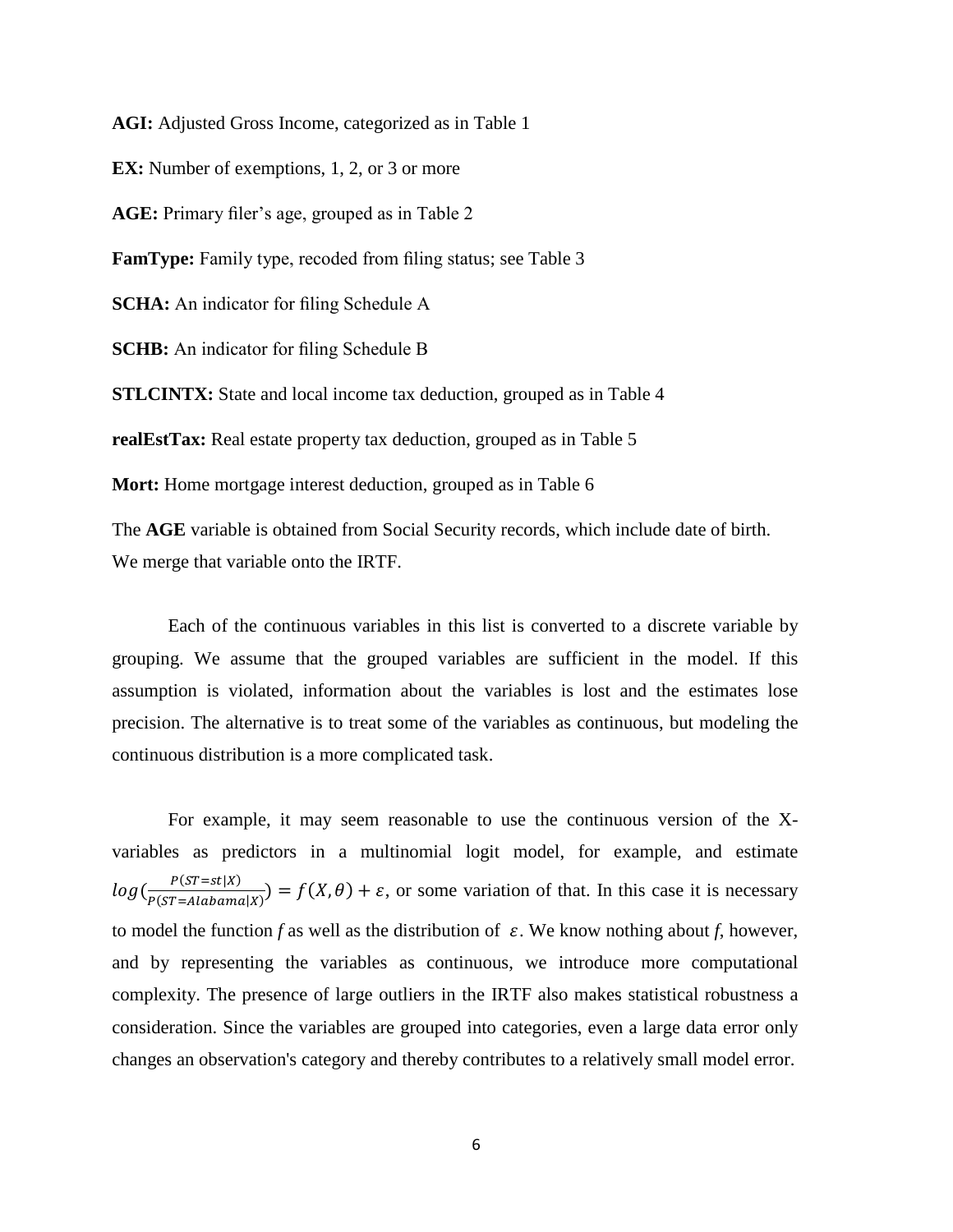Let *Y* denote other variables for which we wish to have state-level estimates but that are not used to calculate state conditional probabilities. We assume that the relationship between *Y* and the state probability is fully explained by variables *X* included in the model. Examples of *Y* include the child tax credit (CTC) or earned income tax credit (EITC) claimants or amounts. Violation of this assumption leads to a loss of precision.

In our application, we take the X-variables described above and tabulate them by the generating classes described in the Appendix. Once these tables are produced, we are finished with the IRTF for estimation purposes.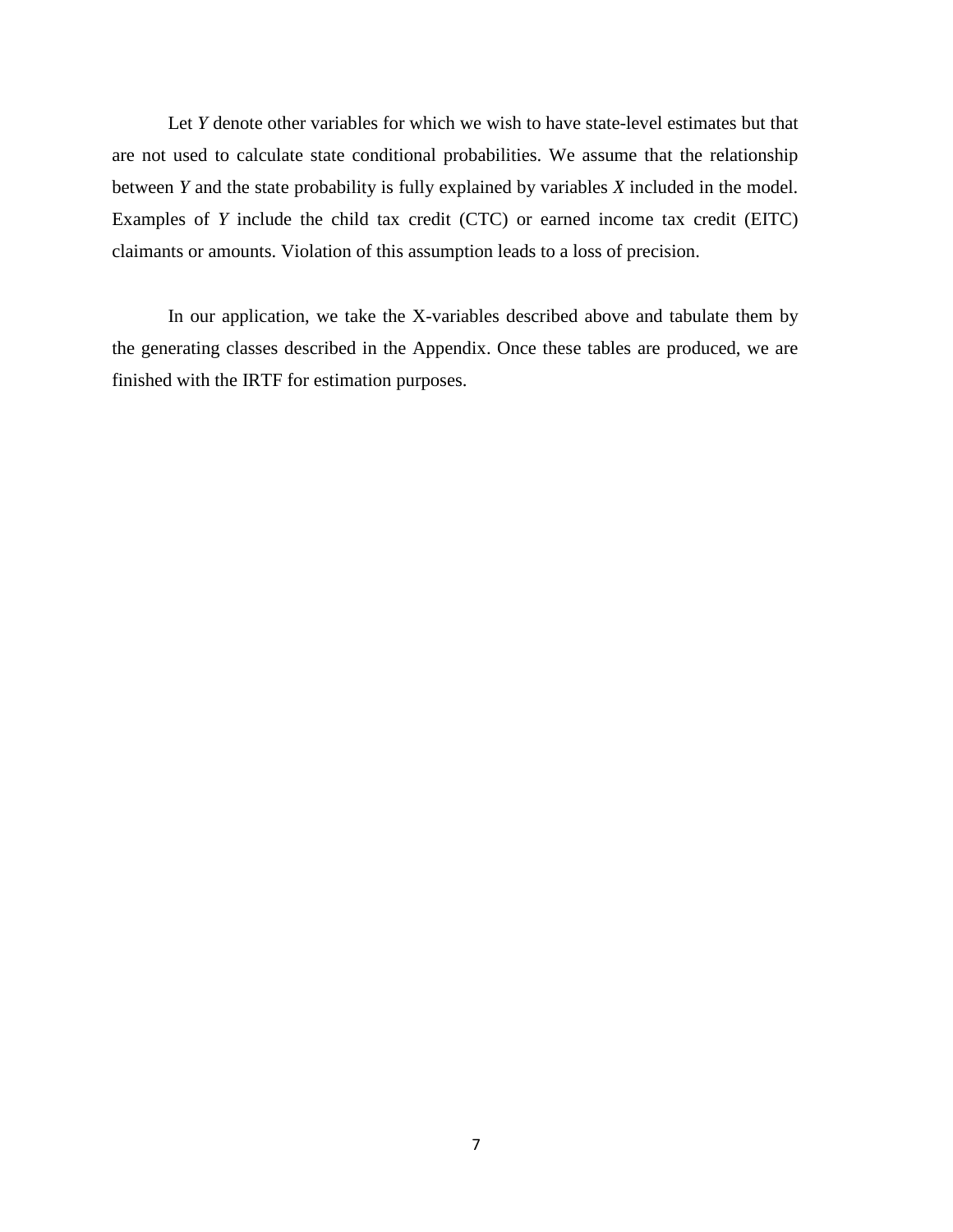| Category label | Range               |  |  |
|----------------|---------------------|--|--|
| 1              | $(-\infty, 0]$      |  |  |
| $\overline{2}$ | (0,10000)           |  |  |
| 3              | (10000, 20000]      |  |  |
| 4              | (20000, 30000]      |  |  |
| 5              | (30000, 50000]      |  |  |
| 6              | (50000, 75000]      |  |  |
| 7              | (75000,100000]      |  |  |
| 8              | (100000, 150000]    |  |  |
| 9              | (150000,200000]     |  |  |
| 10             | (200000,500000]     |  |  |
| 11             | (500000, 1000000]   |  |  |
| 12             | (1000000, 2000000]  |  |  |
| 13             | (2000000,5000000]   |  |  |
| 14             | $(5000000, \infty)$ |  |  |
|                |                     |  |  |

#### **Table 1 Grouping Categories for AGI**

#### **Table 2 Grouping Categories for Age**

| Category label | Range          |
|----------------|----------------|
|                | (0, 32)        |
| 2              | (32, 50)       |
| 3              | (50, 65]       |
|                | $(65, \infty)$ |

#### **Table 3 Recode of Filing Status for Family Type**

| <b>Filing Status</b>             |  |
|----------------------------------|--|
| Single                           |  |
| Head of Household                |  |
| <b>Married Filing Jointly</b>    |  |
| <b>Married Filing Separately</b> |  |
|                                  |  |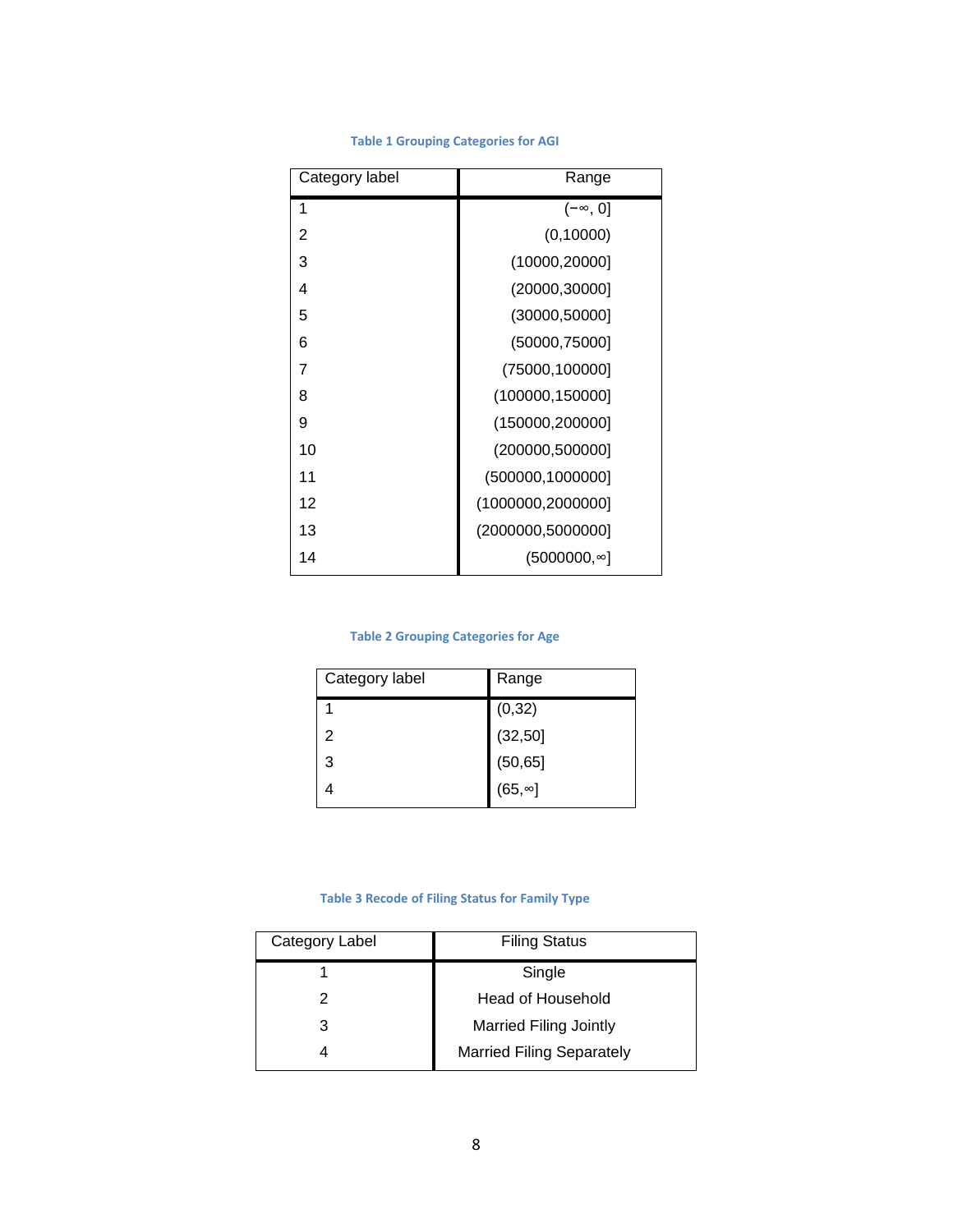#### **Table 4 Recode of State and Local Income Taxes**

| Category Label | Range        |  |  |
|----------------|--------------|--|--|
|                |              |  |  |
| 2              | (0, 1522]    |  |  |
| 3              | (1522, 2672] |  |  |
|                | (2672, 4402] |  |  |
| 5              | (4402, ∞]    |  |  |

#### **Table 5 Recode of Real Estate Property Taxes**

| Category Label | Range            |  |
|----------------|------------------|--|
|                |                  |  |
| 2              | (0, 1232]        |  |
| 3              | (1232, 9407)     |  |
|                | $(9407, \infty)$ |  |

#### **Table 6 Recode of Mortgage Deduction**

| Category Label | Range             |
|----------------|-------------------|
|                | Ω                 |
| 2              | (0,6382]          |
| 3              | (6382, 9150]      |
|                | (9150, 13316]     |
| 5              | $(13316, \infty)$ |

The Individual and Sole Proprietorship (INSOLE) file is a stratified Bernoulli sample of individual income tax returns drawn from the IRTF. The IRS produces the INSOLE file for each tax year. Ratio adjustments are applied to the file to enforce consistency of stratum totals with known population totals. The stratification and sampling rates in the INSOLE are designed so that the highest income (and other 'high-interest') returns are sampled at the highest rate; some high-interest returns are sampled with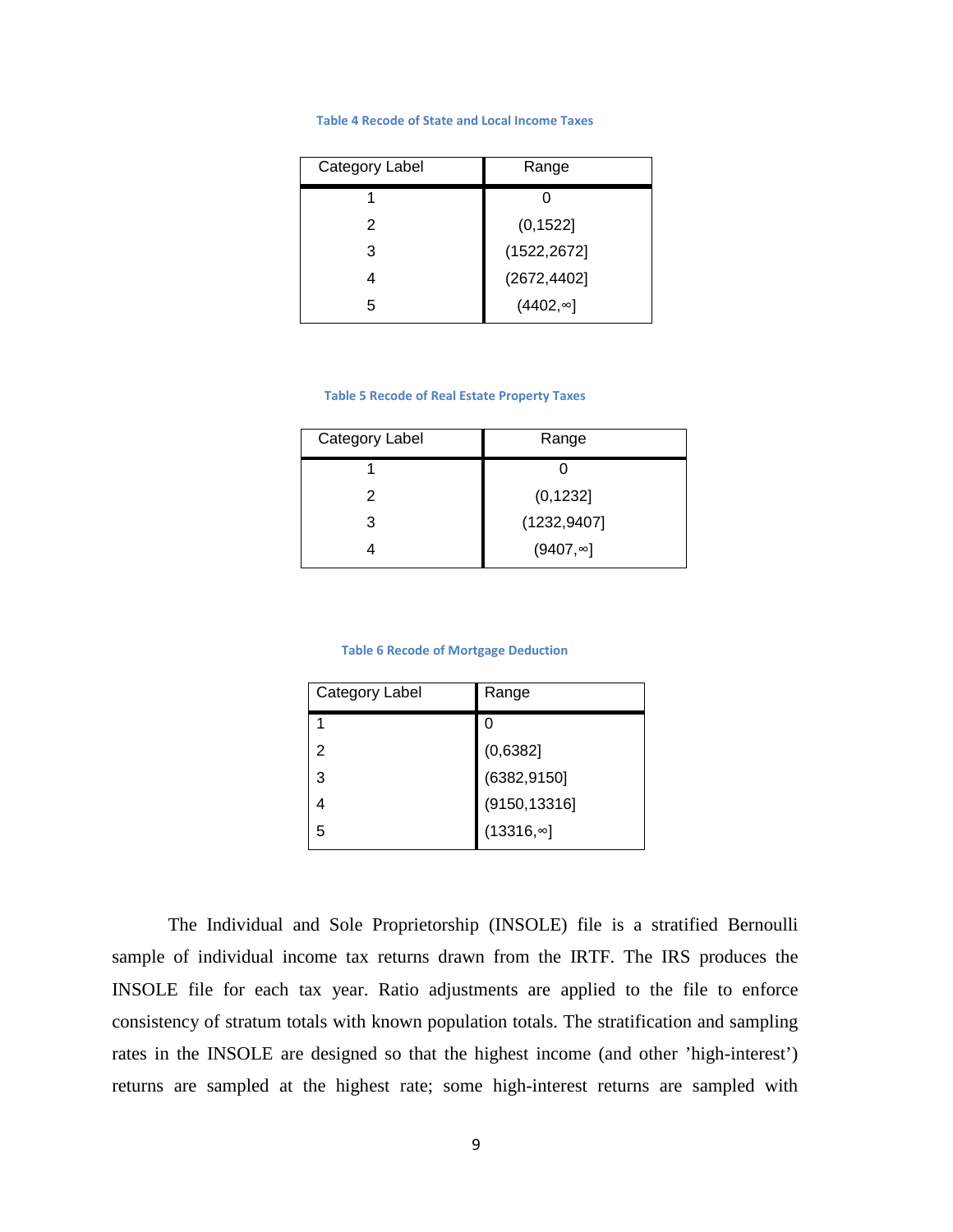certainty. Although the file contains a variable indicating a taxpayer's state of residence, the sample is not randomly drawn across states and its sub-samples are not intended to be representative of state populations.

Substantial effort has been made by the IRS to edit the INSOLE files so each record has some internal consistency and obviously erroneous fields are corrected. The editing eliminates occasionally large errors found in the IRTF that can affect statistical estimates. In our application we use the 2007 INSOLE but exclude the subset of records identified by the IRS as being filed only to receive economic stimulus payments.

The X-variables on the INSOLE are grouped into categories in the same manner as described above for the IRTF. Our goal is to estimate 52 state weights (for 50 states, DC and other areas) for each INSOLE record so that, when applying these weights to the INSOLE file, the resulting distributions of tax returns across states, unconditional or conditional on certain tax variables, resemble the target distributions we calculated from the IRTF. Because state-level statistics should add up to national totals in the INSOLE, our method, in practice, splits the INSOLE weight for each record into 52 state weights.

The Treasury Department's Individual Tax Model (ITM) is used to simulate the revenue and distributional impact of tax law changes. The ITM is based on the IRS' INSOLE file and is extrapolated by the Treasury's Office of Tax Analysis (OTA) to meet targeted population and income growth, among other trends, over the 10-year period in the budget window. The ITM was based on the 2007 INSOLE file when the current project started. The ITM sub-samples, just like the INSOLE, are not intended to be representative of state populations. Furthermore, the ITM contains non-filing tax units outside of the INSOLE sample. Some X-variables for non-filing tax units are based on information returns filed by third-parties to the IRS.

We merge taxpayers' state weights estimated on the INSOLE onto the ITM. As mentioned, the filing units in the ITM are based on the INSOLE sample so we bring over state weights estimated for each INSOLE record to the same tax unit in the ITM. We also impute state weights to non-filing tax units in the ITM (see the Model section). To estimate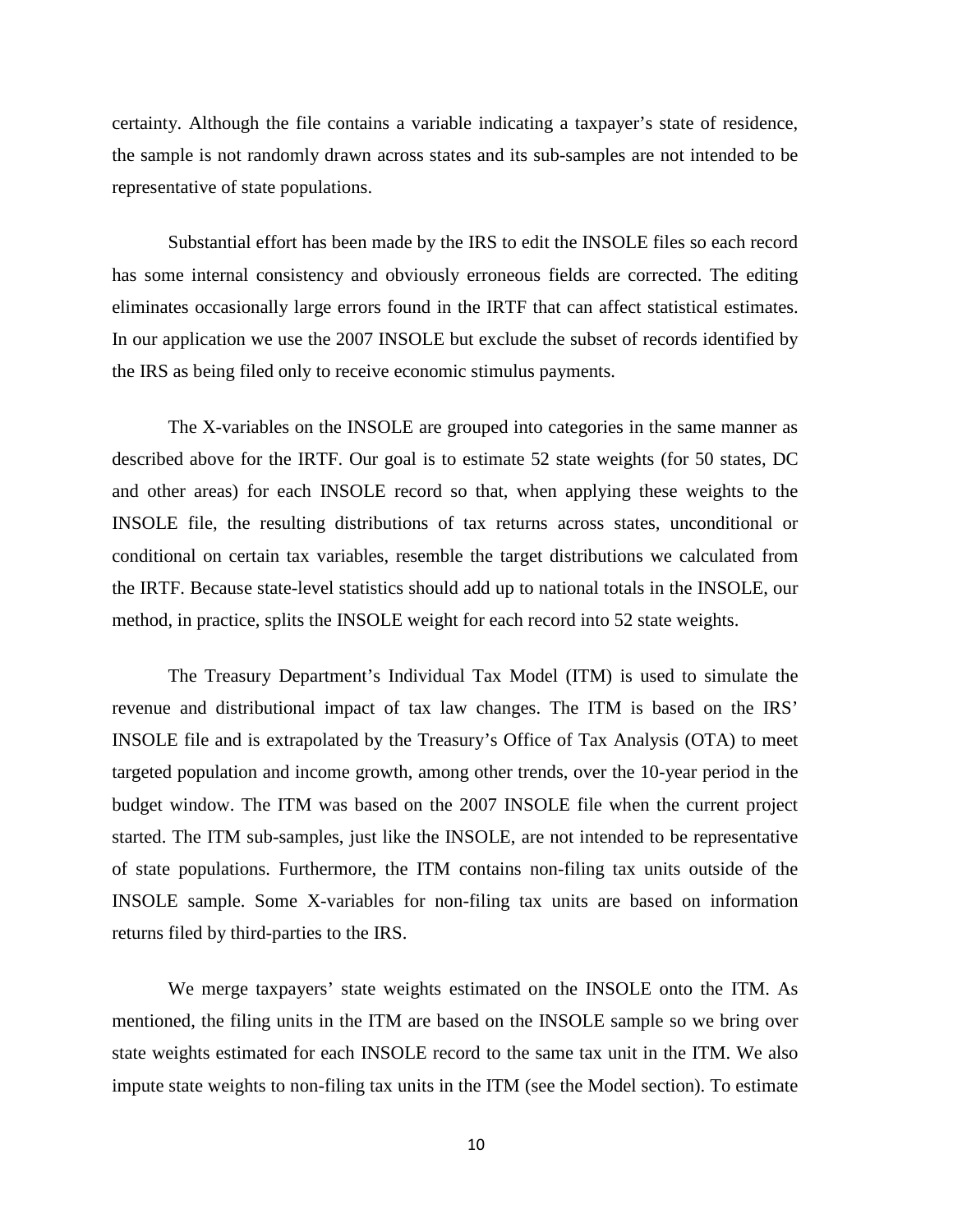state-by-state effects of tax law changes, we run the ITM as we do for national-level effects but use the imputed state weights (52 loops), instead of the file's original weights, to produce 52 state-level outcomes.

Once state weights are merged on to the ITM, we allow the weights to grow proportionally with the extrapolation of ITM weights for each tax unit over the budget window relative to the tax unit's weight in the base year 2007. The evaluations below involve comparisons between state-level estimates based on the re-weighting method on the 2007 INSOLE and the corresponding state statistics calculated from the 2007 IRTF by the IRS and published in Statistics of Income (SOI) Tax Stats (2008). Alternatively, one can compare the re-weighted state-level estimates from the ITM with the published IRTF statistics for tax year 2012, the most recent year for which the publication is available. To prevent confounding the effect of ITM edits and extrapolation on state-level estimates with model errors in the re-weighting estimation, we chose to evaluate state-level estimates produced by the re-weighted INSOLE, rather than by the re-weighted ITM, against published IRTF statistics.

#### **3. Model**

Let *ST* represent the random variable *state*, *X* a set of variables present in both the IRTF and the INSOLE, and  $Y$  a set of random variables in the INSOLE. Lower case letters denote specific values of the random variables. We assume  $ST \perp Y \mid X$  (which we read as "ST is independent of Y, conditioned on X" and which implies  $p(st, y|x) = p(st|x)p(y|x)$ ; we further assume that  $p(x) > 0$ , so

$$
p(st,x,y) = \frac{p(x,y)p(st,x)}{p(x)}
$$
 (1)

$$
= p(st|x)p(x, y). \tag{2}
$$

Since the conditional probability of returns across states,  $p(st|x)$ , can be written as

$$
p(st|x) = \frac{p(x|st)p(st)}{p(x)}
$$
 (3)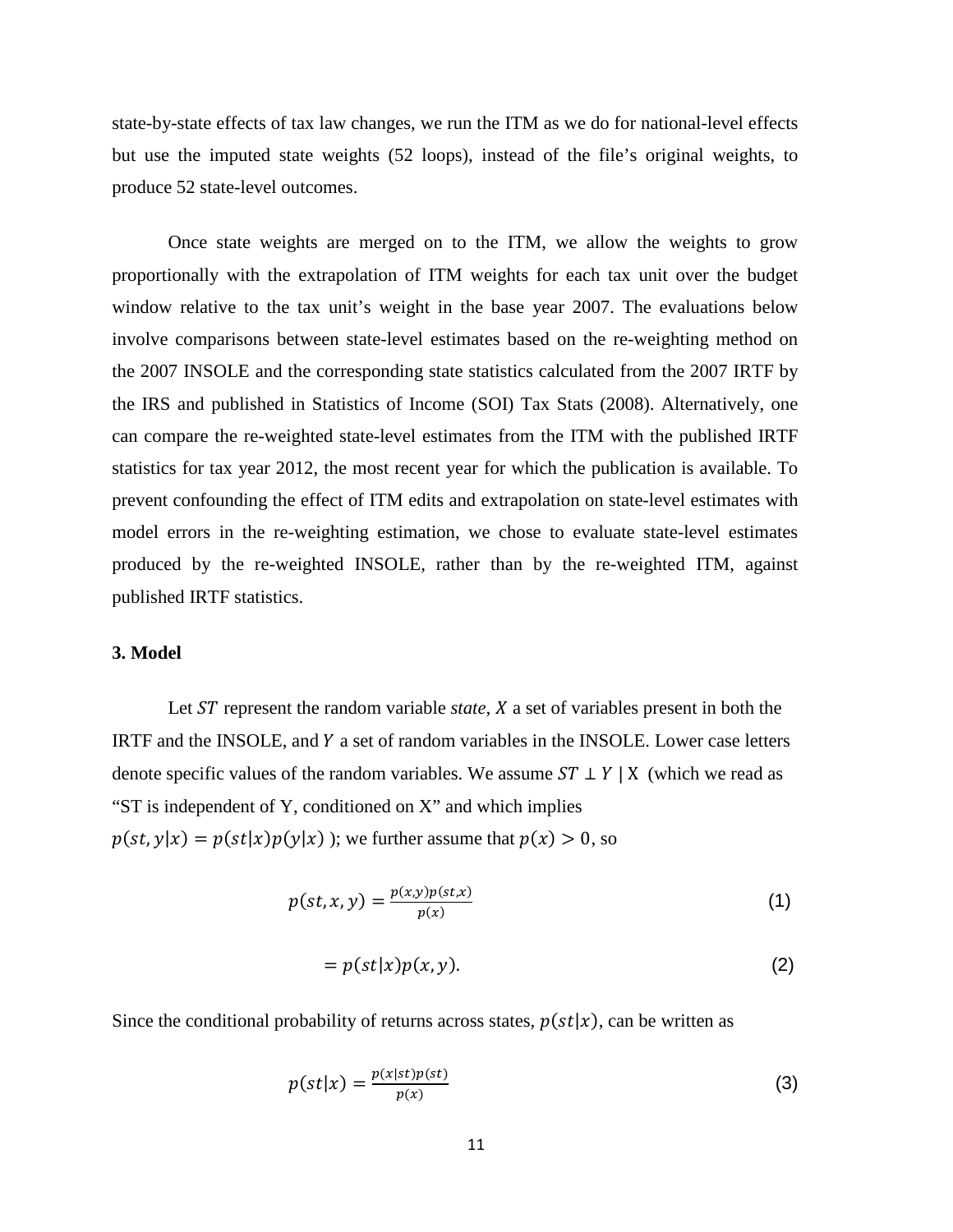and  $p(x, y)$  is given by the INSOLE weights and not subject to manipulation, by assumption, our estimation task is equivalent to estimating  $p(x|st)$ , which indicates the distribution of x in a given state, and  $p(st)$ , which indicates the distribution of returns across states. The latter is easy; we calculate it directly from the IRTF. A description of the methodology for estimating  $p(x|st)$  is given in the Appendix.

Combining (3) with INSOLE weights,

$$
N\hat{p}(st, x, y) = \frac{p(x|st)p(st)w_i}{\sum_{st} p(x|st)p(st)}
$$

$$
= \hat{p}(st|x)w_i.
$$

where N is the population count and  $w_i$  is the INSOLE weight for observation *i*. Thus the new weight for observation *i* in state *st* is

$$
w_{i,st} = \hat{p}(st|x)w_i.
$$

The new weight  $w_{i, st}$  is just the INSOLE weight, split into smaller shares. Those shares are proportional to the estimated proportion of units that are in state *st* among all returns that are similar to the *i*<sup>th</sup> return, in the sense that  $X = x_i$  for those returns.

#### 3.1 Non-filing Tax Units

We further assume that  $p(st|x)$  is the same for non-filing units as it is for filing units. Evaluating this assumption and the quality of the estimator for non-filers is the subject of ongoing research.

## **4. Evaluation on State-Level Estimates from the INSOLE**

Using the state weights, we produce state-level estimates for several tax variables from the INSOLE and compare them to the corresponding set of estimates calculated by the IRS based on the IRTF and published in SOI Tax Stats (2008). Figures 1 through 9 present scatterplots of estimates based on the method in this paper (the *re-weighting*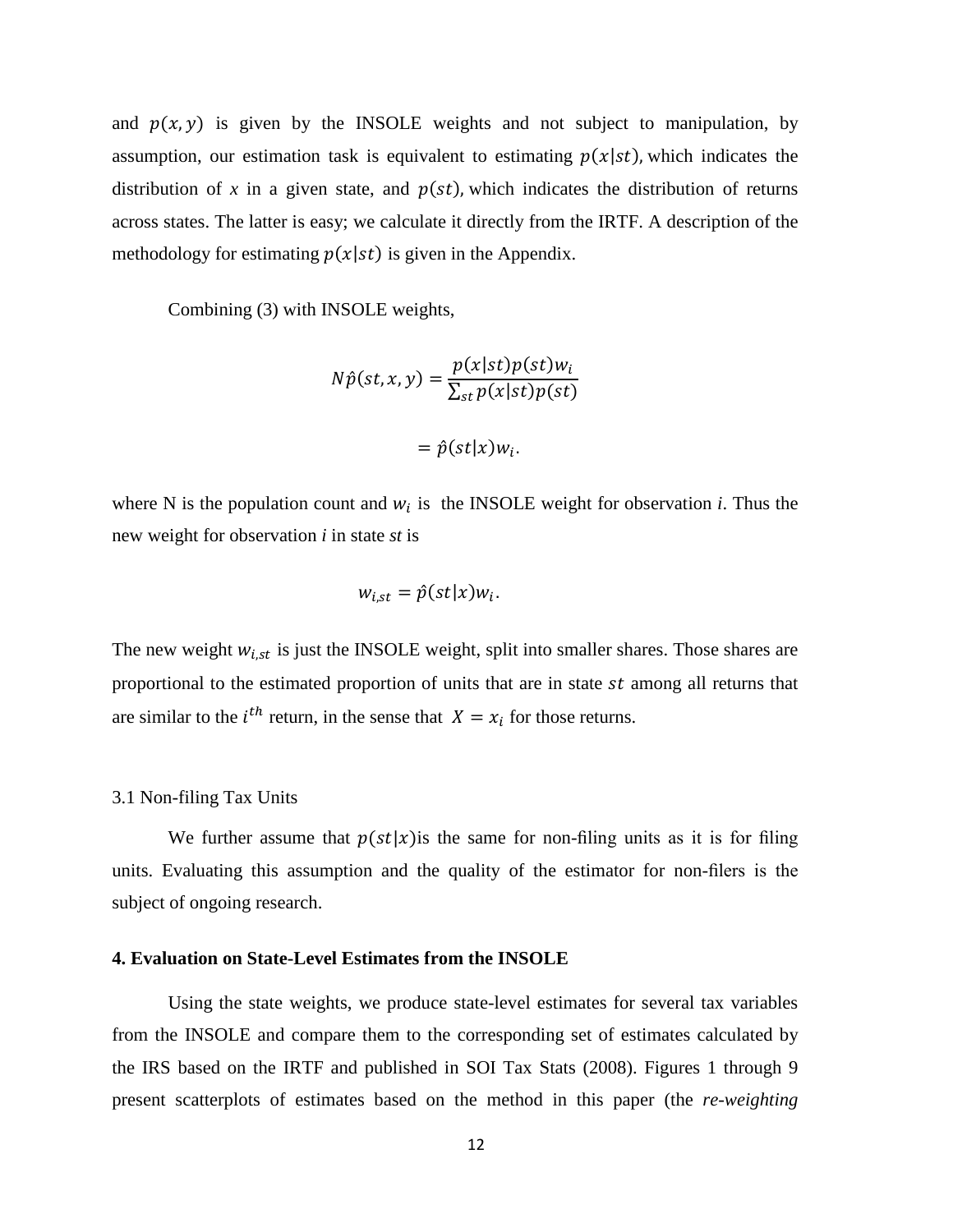*method*) versus the corresponding statistics from the IRTF published by the SOI. Recall that our estimation goal is to let the state weight estimators, when applied to the INSOLE records, produce similar cross-state distributions (unconditional or conditional) to those observed from the IRTF population file. Each dot on the graph represents a state, with X denoting the value calculated in the IRTF and Y denoting the value calculated from the INSOLE using our state weight estimators. Under a perfect fit, all dots would lie on the 45 degree line.

In addition to using scatterplots for visual evaluation, we also measure the model performance by calculating the correlation, as well as relative differences, between the two statistics in each scatterplot. Figure 10 contains a table of the correlation coefficients, estimated Coefficients of Variation (CV's), and Mean Absolute Relative Difference (MARD) for the same set of variables.

The correlation coefficients, *c*, is the usual one, defined on the linear scale, though the plots are on the *ablog* scale, where

$$
ablog(c) = sgn(c)log_{10}(|c|+1).
$$

This transformation has many of the properties of the  $log_{10}$  function, but it is continuous at zero and defined for (and preserves the sign of) negative numbers. This transformation is useful for visualizations of data from distributions with a long tail while supporting those that are not subsets of the positive real numbers. The CV's are estimated with

$$
\widehat{cv} = \left(\frac{1}{n}\sum_{i=1}^n \left(\frac{\tilde{y}_i - y_i}{y_i}\right)^2\right)^{\frac{1}{2}},
$$

where *n* is the number of cells in the relevant table,  $y_i$  is the population proportion in that cell, and  $\tilde{y}_i$  is its estimate formed from the re-weighting method. The MARD is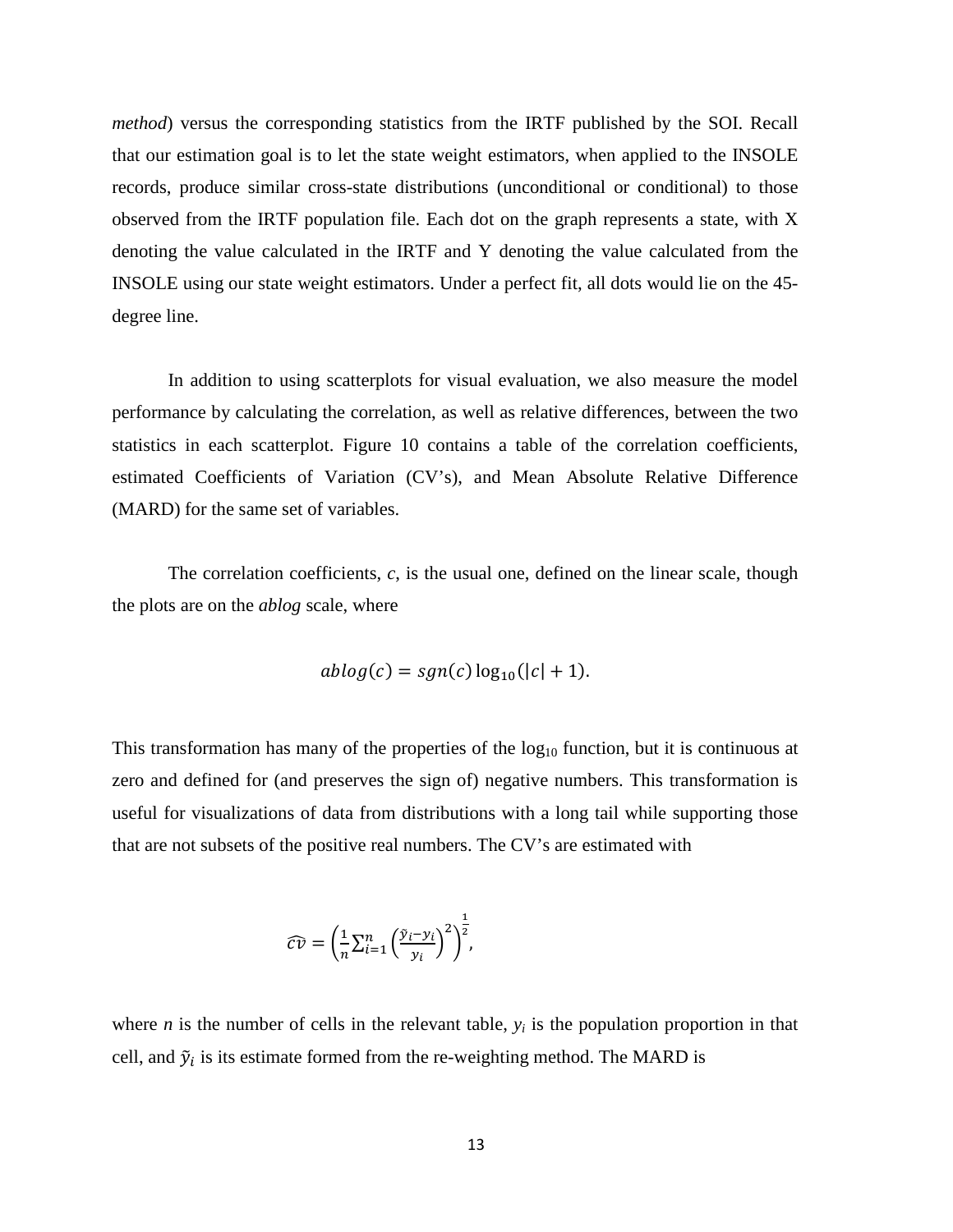$$
MARD = \frac{1}{n} \sum_{i=1}^{n} \frac{|\hat{y}_i - y_i|}{y_i}.
$$

The results presented in Figures 1 through 9 appear acceptable with the possible exception of the results for *other areas* and the Real Estate Tax variable. It is confirmed in Figure 10 that the correlation on the linear scale is low and the MARD is high for the Real Estate Tax, relative to the other variables. There are a number of possible reasons for these results. On the Real Estate Tax variable, it is possible that the categories are too wide when we group the variable and therefore the within-category variance is large, causing the excess variance in the estimates. For both *other areas* and Real Estate Tax, it is possible that the measurement differences between the INSOLE and the IRTF (particularly edits to the INSOLE) are large enough to matter.

#### **5. State-Level Microsimulation from the ITM**

In this section, we apply state weights to an ITM run to produce state-by-state tax liability effects of repealing the AMT. Note that neither the AMT status nor the amount is included in the X variables in the re-weighting estimation. However, because certain deductions and credits are preferences in the AMT, we expect that the AMT effect is explained in the model by taxpayer income and by itemized deductions for state and local taxes, the deductions of which are not allowed in the AMT.

The ITM predicts that, without behavioral changes, 4.35 million non-dependent taxpayers would be affected by a repeal of the AMT under 2016 law and income for a total decrease in the Federal individual income tax liability by \$[2](#page-14-0)9.06 billion.<sup>2</sup> This liability effect takes place either through an elimination of AMT payments or increases in the tax credits lost under the AMT. The effect is unequally distributed across states. About 17 percent of the total liability effect resulting from the AMT repeal is attributable to California while another 11 percent and 7 percent are attributable to New York and New Jersey, respectively. Other states that are largely affected by the AMT include Illinois,

<span id="page-14-0"></span> $2$  This model run is performed on the version of the ITM based on the 2010 INSOLE file and FY2016 winter budget extrapolation.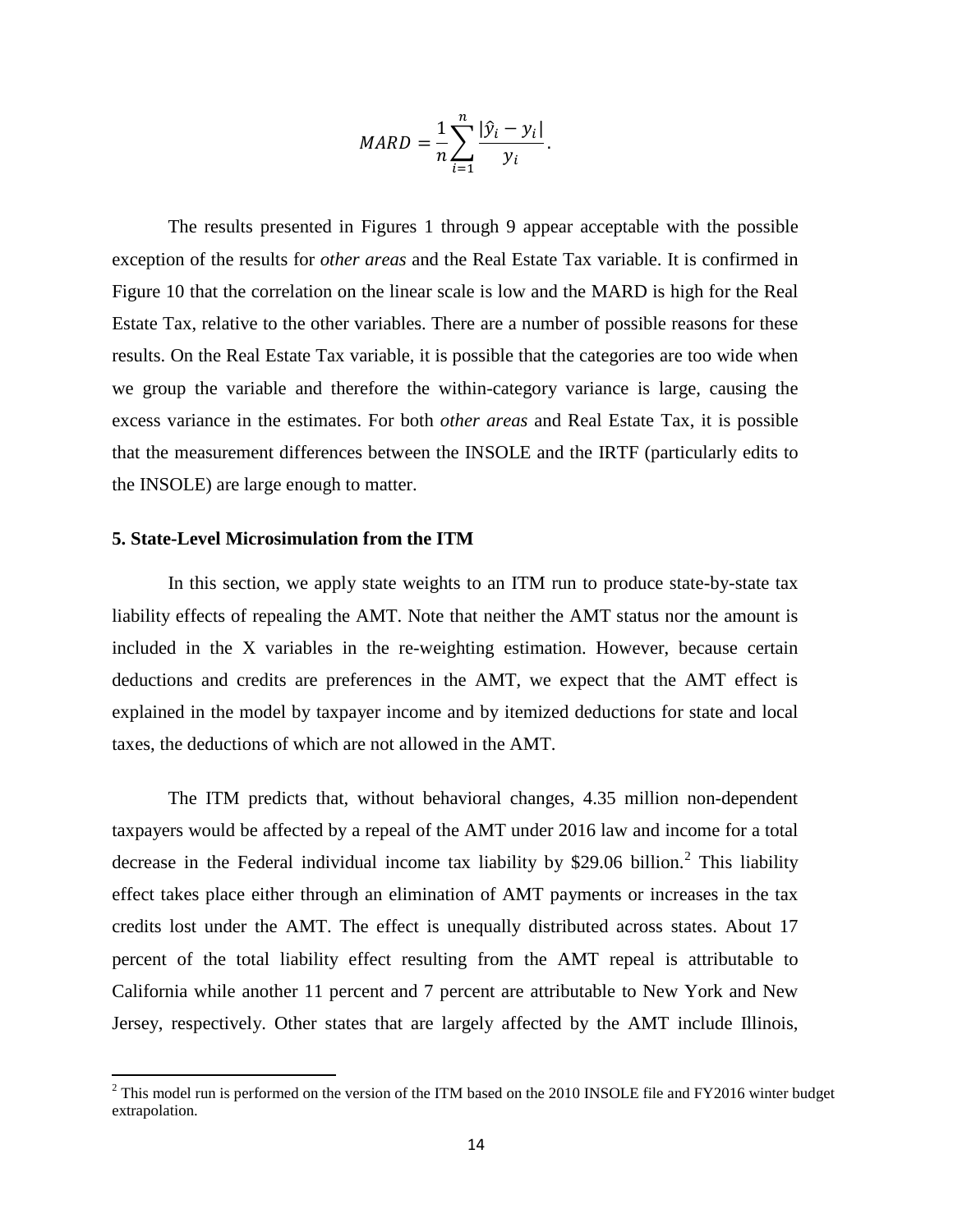Texas, Florida, Pennsylvania and Massachusetts, each of which contributes to at least 4 percent of the total liability effect. In contrast, the bottom 25 states (including the District of Columbia and Other Areas) combined make up just under 10 percent of the total AMT effect.

We divide each state's AMT liability effect by its total Federal individual income tax liability after refundable tax credits to account for the state's percentage change in tax liability from eliminating the AMT. According to this percent change, states are classified into four roughly equal sized groups. Figure 11 depicts the results. Within the top and bottom groups of states, 5 states are predicted to have their Federal individual income tax liability declined by more than 2.2 percent in 2016 with an AMT repeal, including New Jersey (with the greatest effect, 3.0 percent), California, Vermont, Maryland and Illinois, and 6 states below 1.2 percent, including Alaska (with the smallest effect, 0.7 percent), Wyoming, Nevada, Tennessee, South Dakota and Texas.

### **6. Conclusion**

With the re-weighting method described in this paper, micro-simulations for tax proposals are conducted on the ITM in a straightforward way to produce state-by-state estimates. Based on this application, OTA estimated the number of workers by state who would benefit from the proposed EITC expansion for childless workers in the President's FY2015 Budget. The estimation results are released in a joint paper by the Executive Office of the President and U.S. Treasury (2014).

It is worth noting that, while we implement the re-weighting method to perform state-by-state analysis, the same method can be applied for other small domains whether geographic or not. For example, same-sex married couples were not allowed to file as married filing jointly in 2007. To project the tax consequence of joint filing for same-sex married couples, we re-weighted married-filing-jointly couples in the 2007 INSOLE-based ITM to make the key tax characteristics of these joint filers distributed similarly to those of same-sex married couples observed in the survey data in 2007. As a result, the tax liability of same-sex married couples had they filed jointly in 2007 can be inferred from the re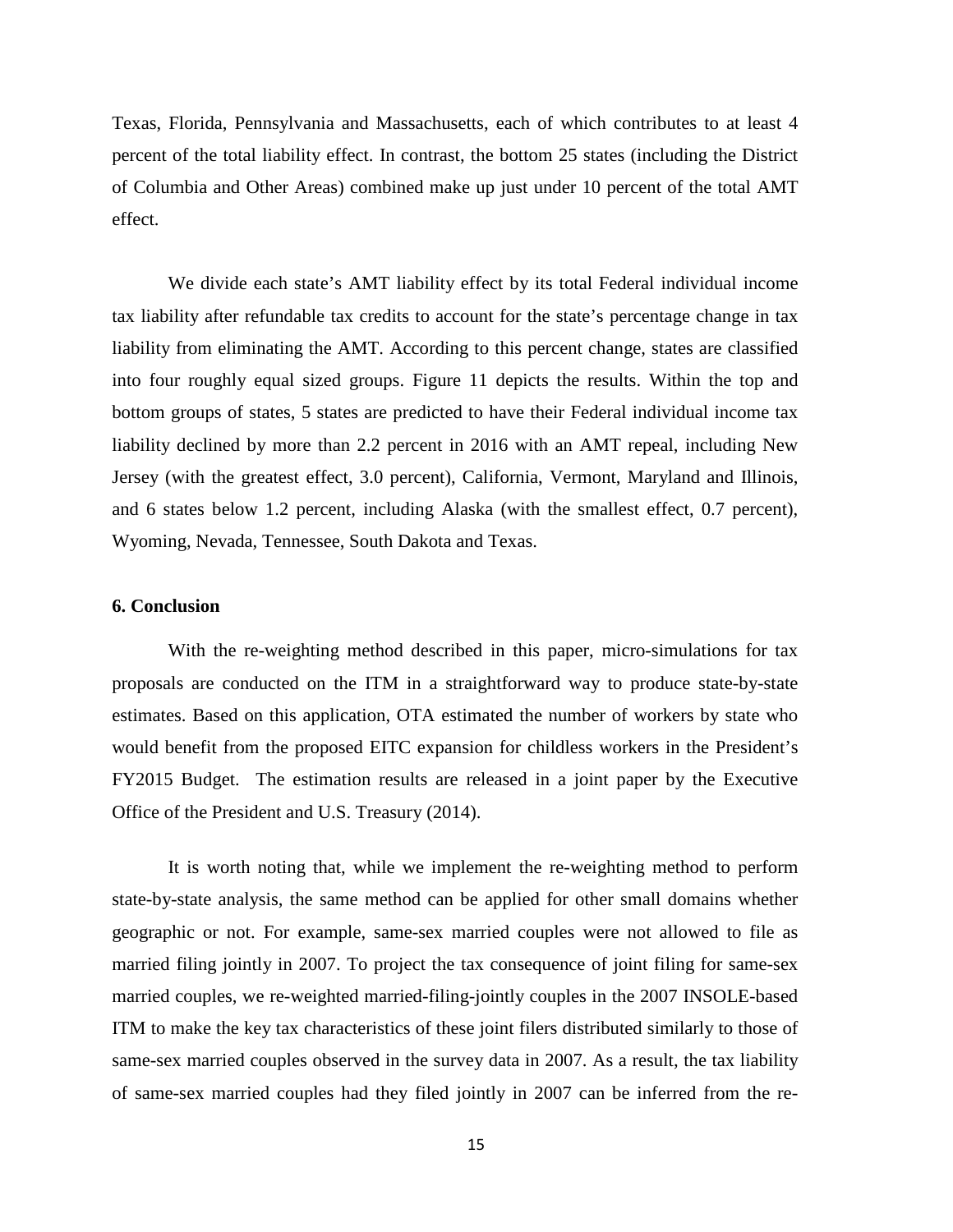weighted tax liability of married couples in the 2007 ITM.

The key assumption in this method is the conditional independence assumption. The results will still be valid if most, if not all, of the dependence between *Y* and *ST* is explained by *X*. One counter example, which gives rise to limitations in using the state weights, is when *Y* depends specifically on state policies, state-specific characteristics or state economic conditions whose effects are not captured by *X*. When using the state weights to produce state-level simulation estimates, one should exercise judgment on whether the Y variable(s) of interest, or the tax law's effect, can be reasonably explained by the X variables included in the estimation.

It is natural to consider extending the model by adding variables to the *X*-vector. There is trade-off, however. Specifically, *P(Y, X)* is estimated from the INSOLE sample, which has a limited sample size. As an illustration, consider the extreme case where *X* has *ST* as an element. Then *P(Y|X)* becomes *P(Y|ST)*. As the INSOLE sample is not designed for state-level estimation, estimates of this density will be based on unsuitably small samples and it follows that estimates based on this density are likely to have unacceptably large variances. The problem persists for any *X* where the cells of the table defined by *X* are too small or, more generally, where the degrees of freedom in some sub-table are too small. Given the trade-off between model fit and variance, upon evaluating the re-weighting model, one should consider which *Y* variables are relevant and what level of error renders an estimate unacceptable.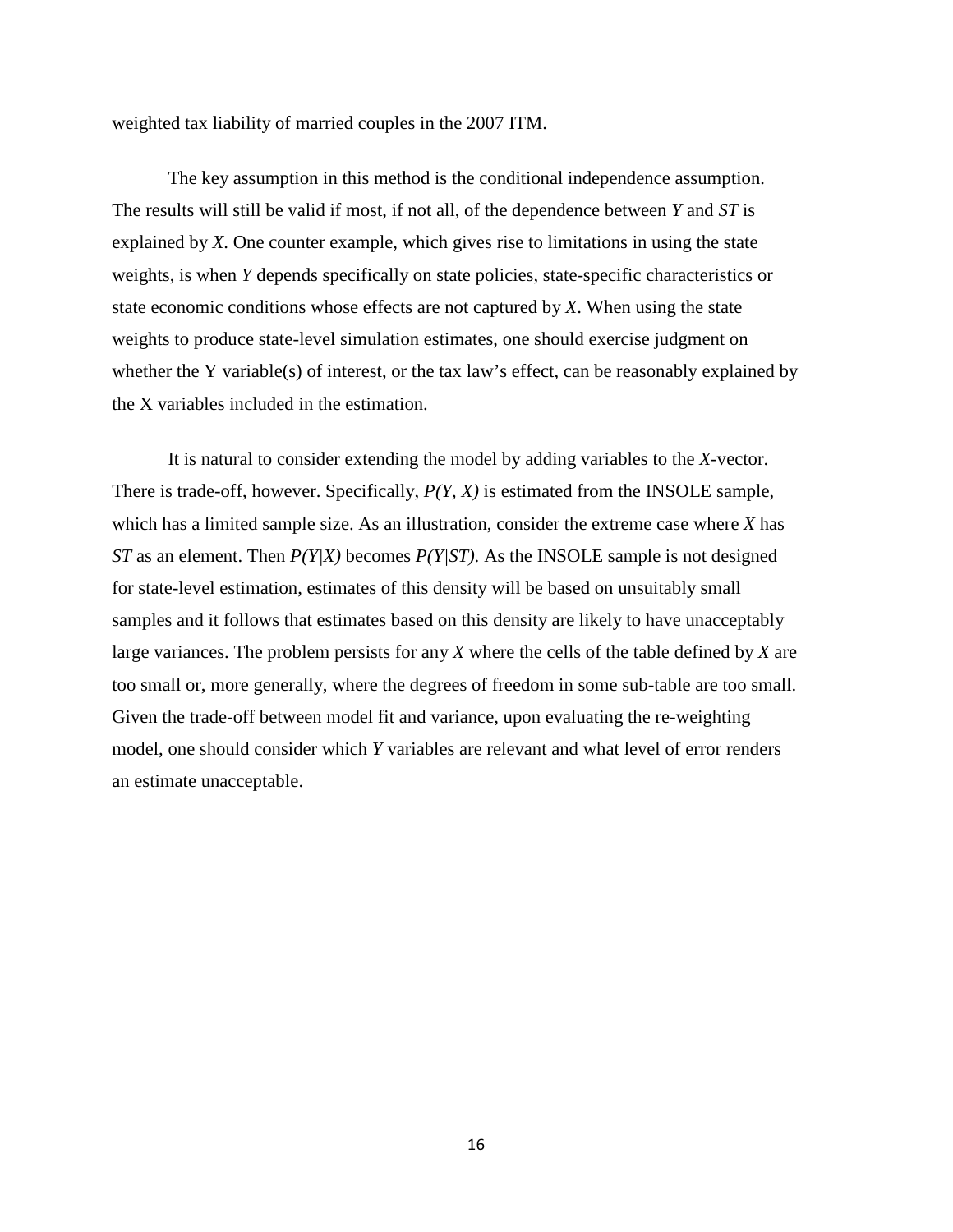#### References

- Bishop, Yvonne M., Stephen E. Fienberg, and Paul W. Holland (1974). *Discrete Multivariate Analysis—Theory and Practice*, Cambridge, MA: MIT Press. Reprinted by Springer, 2007.
- Cowell, Robert G., Philip Dawid, Steffen L. Lauritzen, and David J. Spiegelhalter (2003). *Probabilistic Networks and Expert Systems*. New York: Springer.
- Executive Office of the President and U.S. Treasury Department (2014). *The President's Proposal to Expand the Earned Income Tax Credit*. *https://www.whitehouse.gov/sites/default/files/docs/eitc\_report.pdf* .
- Hojsgaard, Soren (2012). *gRim: Graphical Interaction Models, R Package Version 0.1-14*. http://CRAN.R-project.org/package=gRim.
- Henry, Kimberly, Partha Lahiri, and Robin Fisher. "Using the Statistics of Income Division's Sample Data to Reduce Measurement and Processing Error in Small-Area Estimates Produced from Administrative Tax Records," *2007 Proceedings of the American Statistical Association: Section on Survey Research Methods*. 2007.
- R Core Team (2012). *R: A Language and Environment for Statistical Computing*. Vienna, Austria: R Foundation for Statistical Computing, http://www.R-project.org/.
- Schirm, Allen L., Alan M. Zaslavsky, and John L. Czajka. "Large Numbers of Estimates for Small Areas," paper in 1999 Federal Committee on Statistical Methodology (FCSM) Research Conference. 1999. www.fcsm.gov/99papers/schirm.pdf, downloaded November, 2010.
- Schirm, Allen L. and Alan Zaslavsky. "Model-Based Microsimulation Estimates for States When State Programs Vary," *1998 Proceedings of American Statistical Association*: *Section on Survey Research Methods*. 1998.
- Statistics of Income, Internal Revenue Service. SOI Tax Stats- Historic Table 2. 2008. http://www.irs.gov/uac/SOI-Tax-Stats-Historic-Table-2, downloaded November 22, 2010.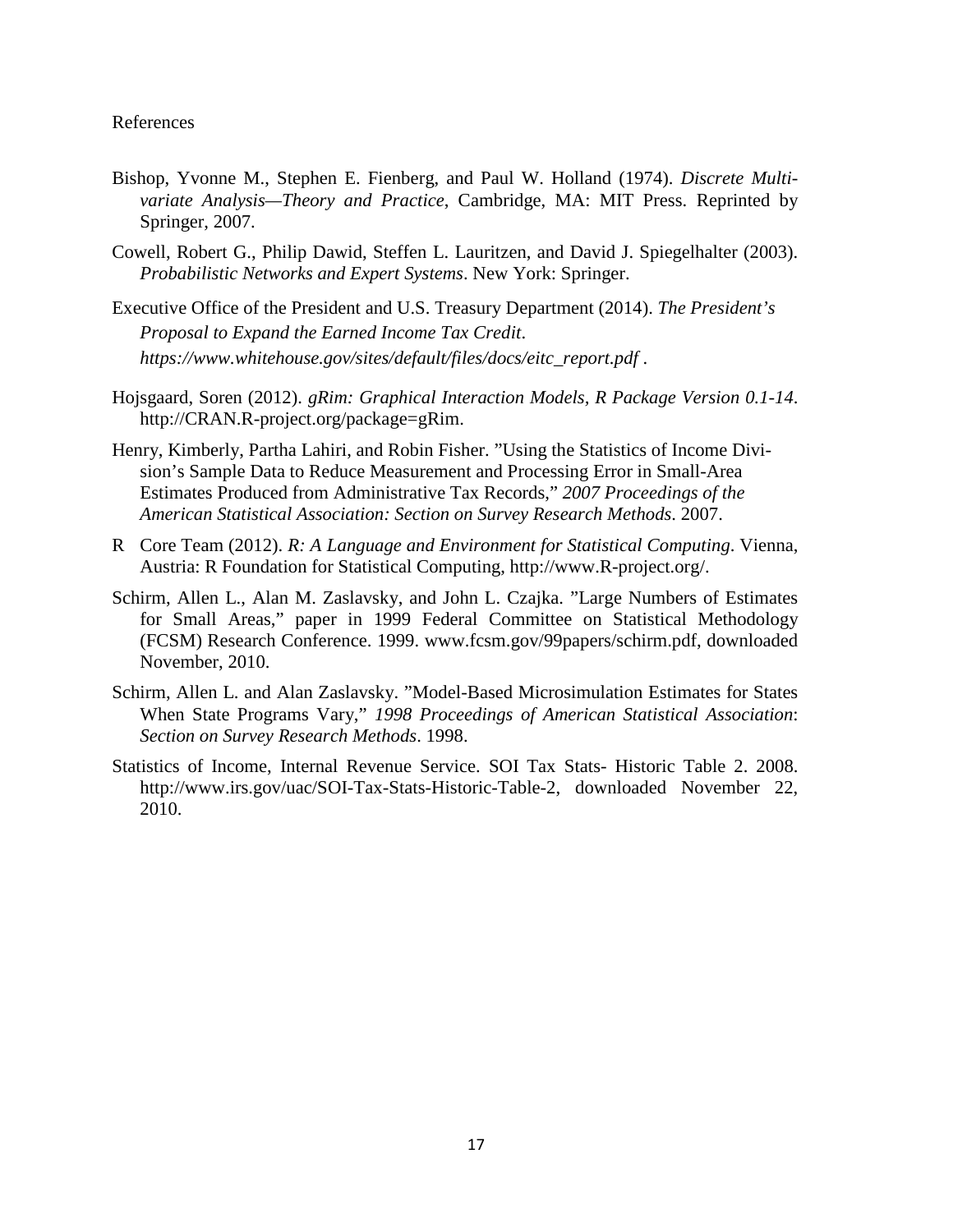

**Number of Returns** 

**Figure 1: Total numbers of returns from reweighting method versus tabulations**  in the IRS publications. Log<sub>10</sub> scale.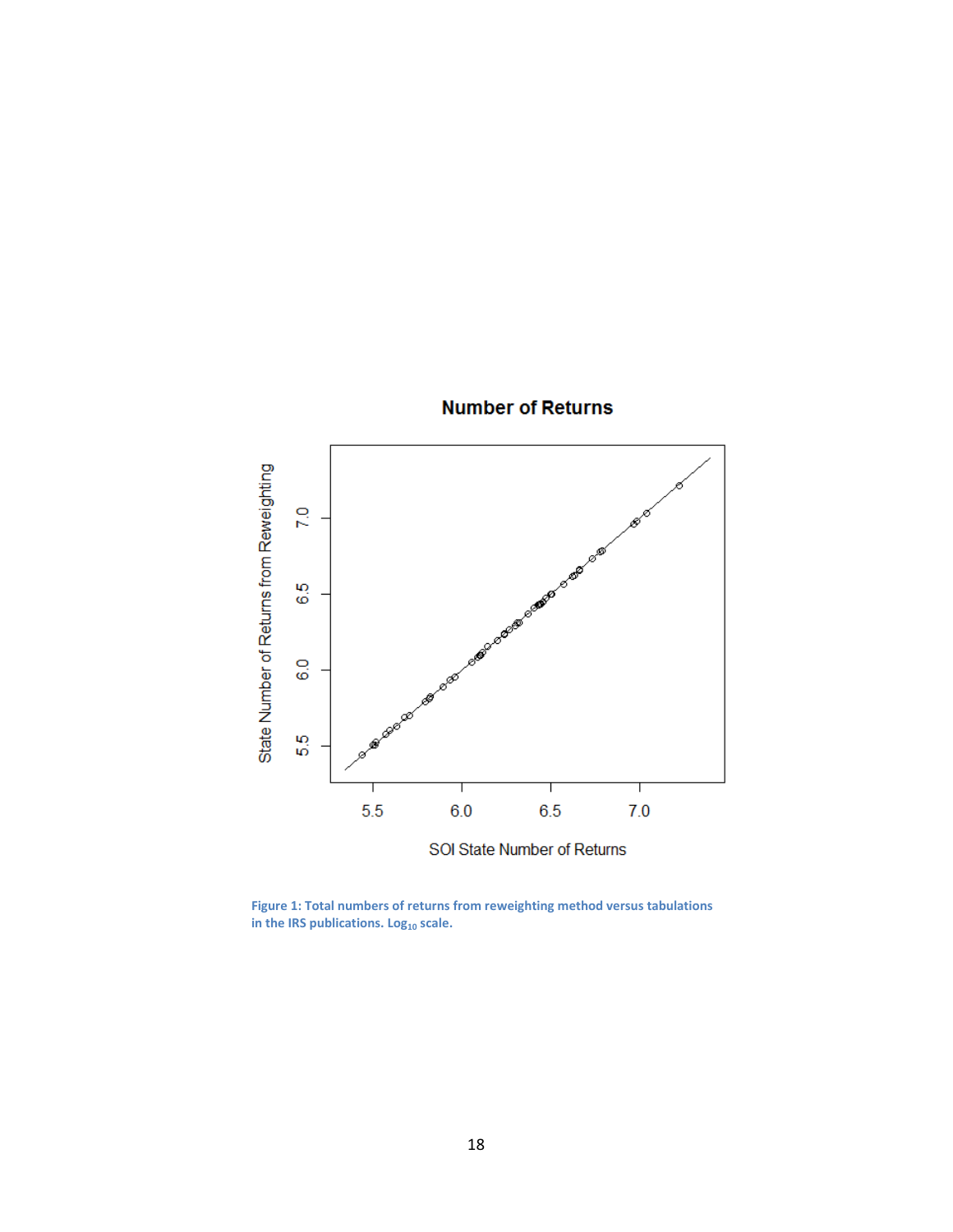

# **EIC Number of Returns**

**Figure 2: Numbers of Returns with EITC from reweighting method versus**  tabulations in the IRS publications. Log<sub>10</sub> scale.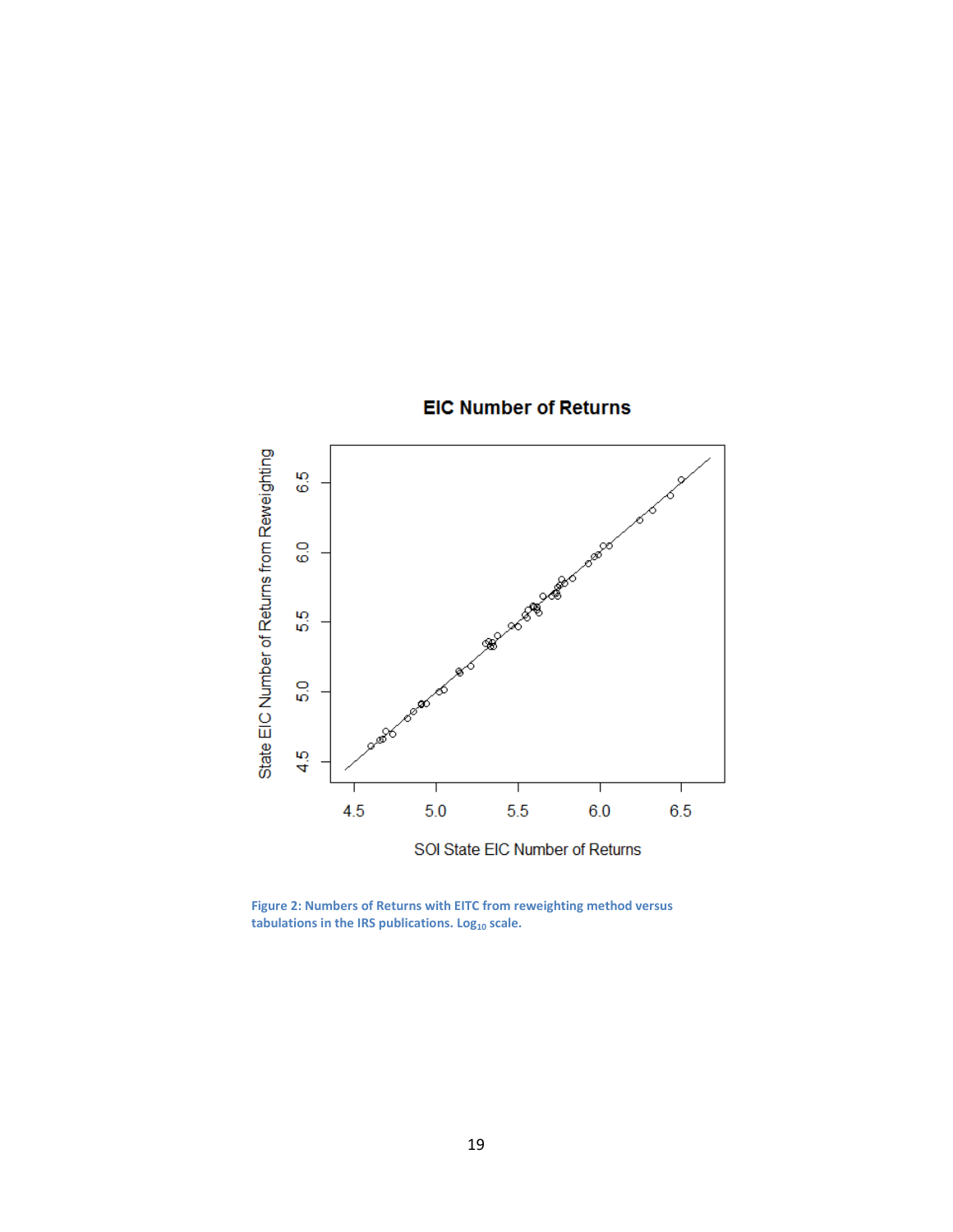

**EIC Amount** 

**Figure 3: EITC payments from reweighting method versus tabulations in the IRS**  publications. Log<sub>10</sub> scale.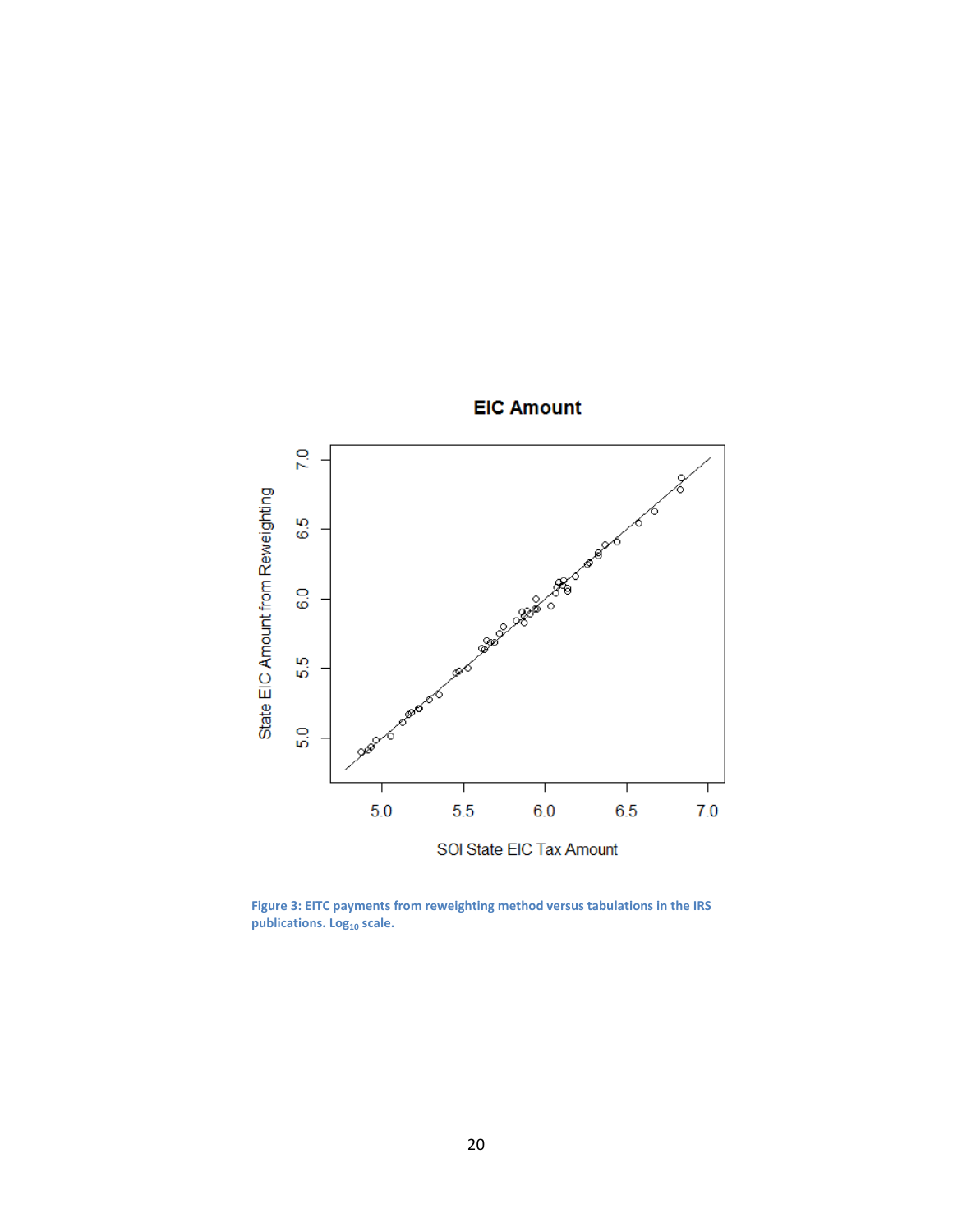

**Figure 4: Numbers of returns with Child Tax Credits from reweighting method**  and from published tabulations from the IRTF. Log<sub>10</sub> scale.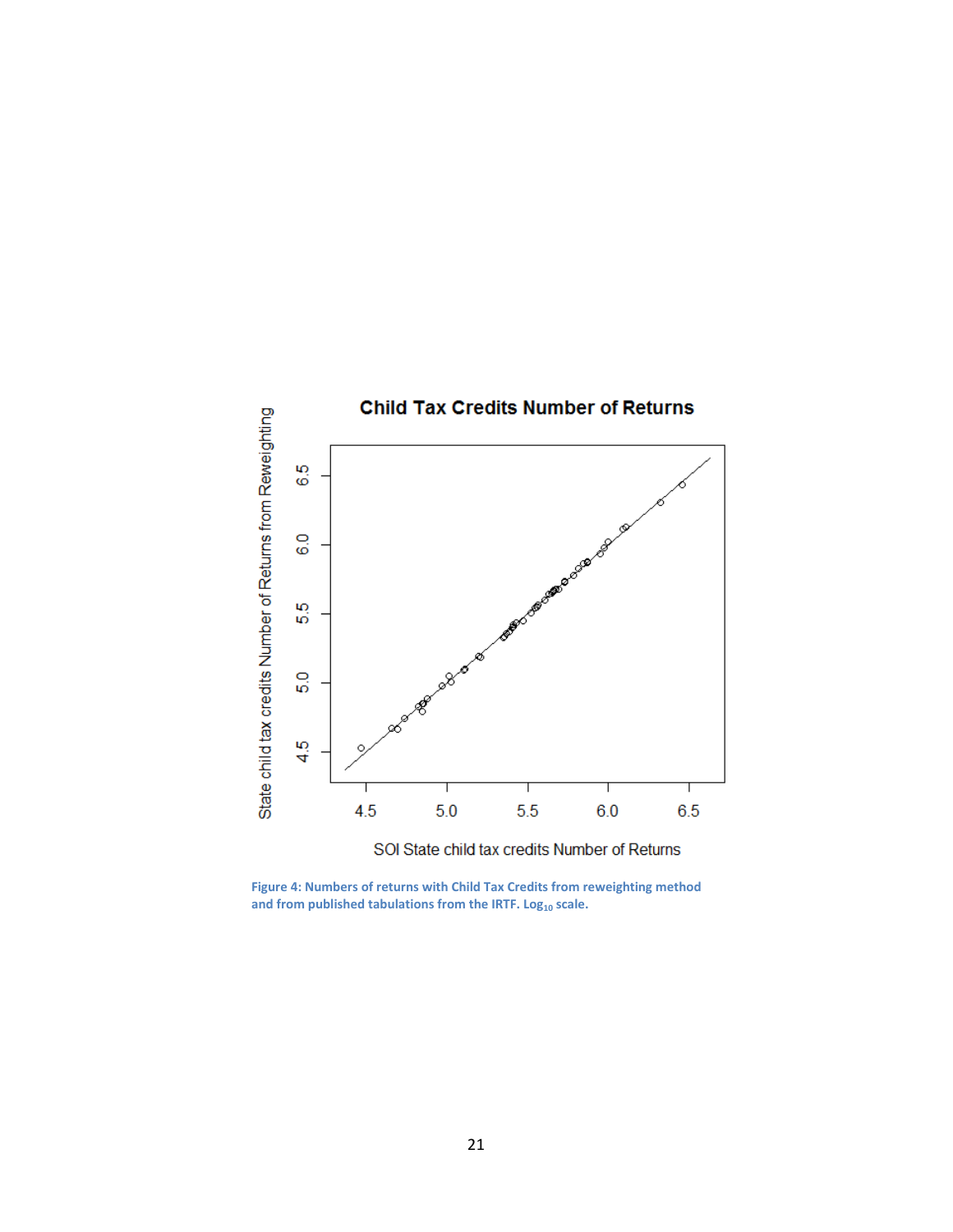

**Child Tax Credits Amount** 

**Figure 5: CTC from reweighting method versus tabulations in the IRS publications. Log<sub>10</sub> scale.**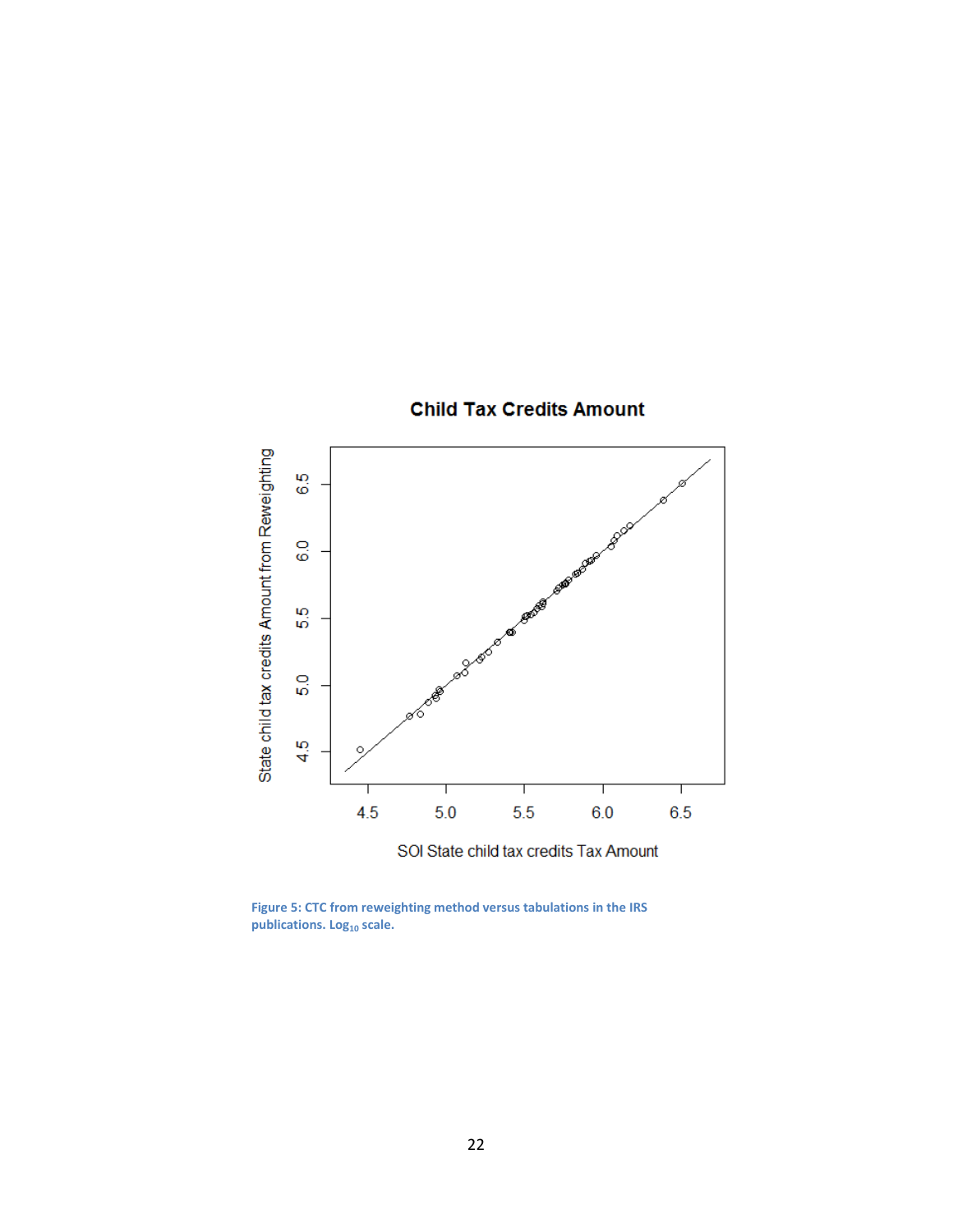

**Figure 6: Numbers of returns with Additional Child Tax Credits from rewighting**  method and from published tabulations from the IRTF. Log<sub>10</sub> scale.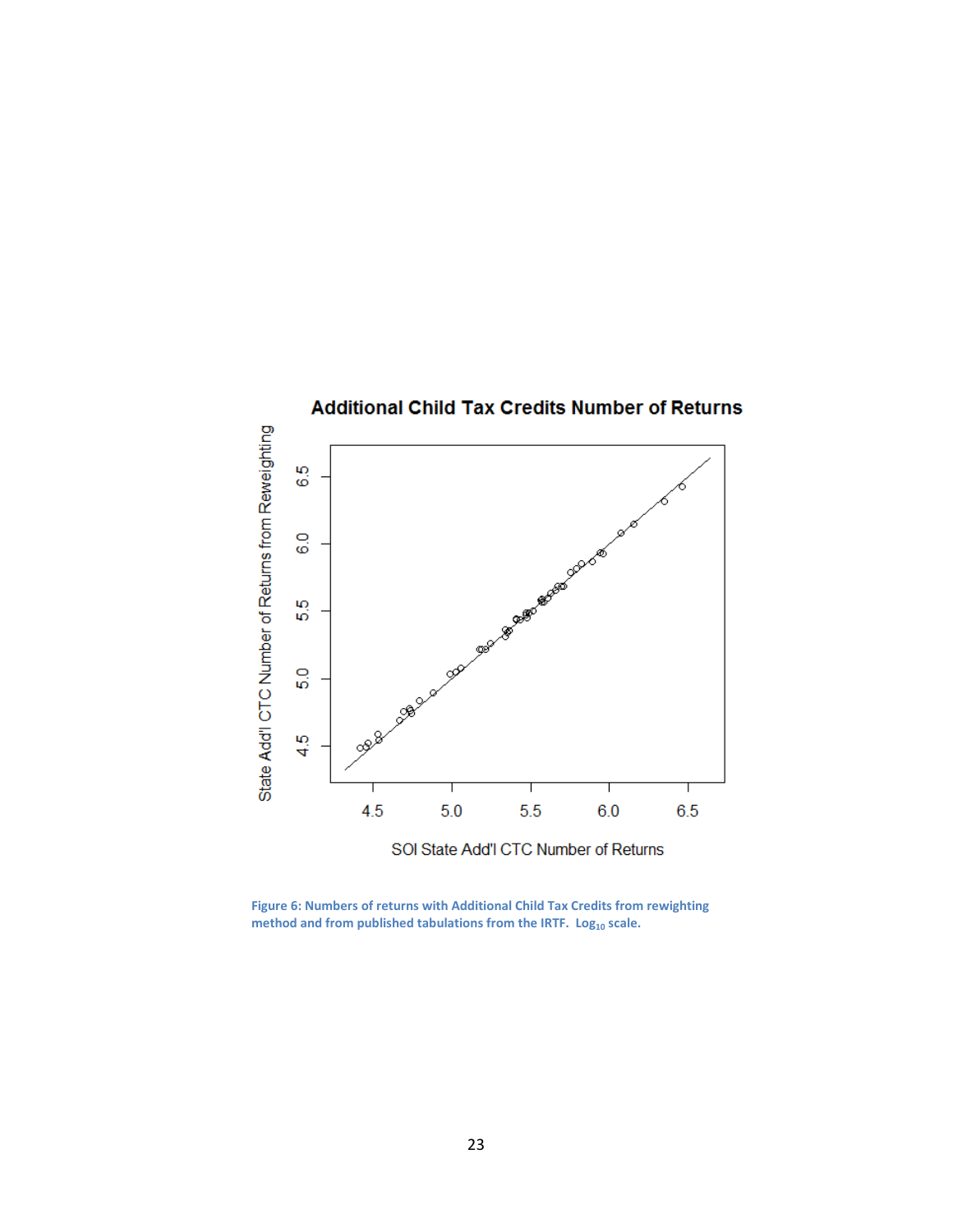

**Additional Child Tax Credits Amount** 

**Figure 7: Additional CTC from reweighting method versus tabulations in the IRS**  publications. Log<sub>10</sub> scale.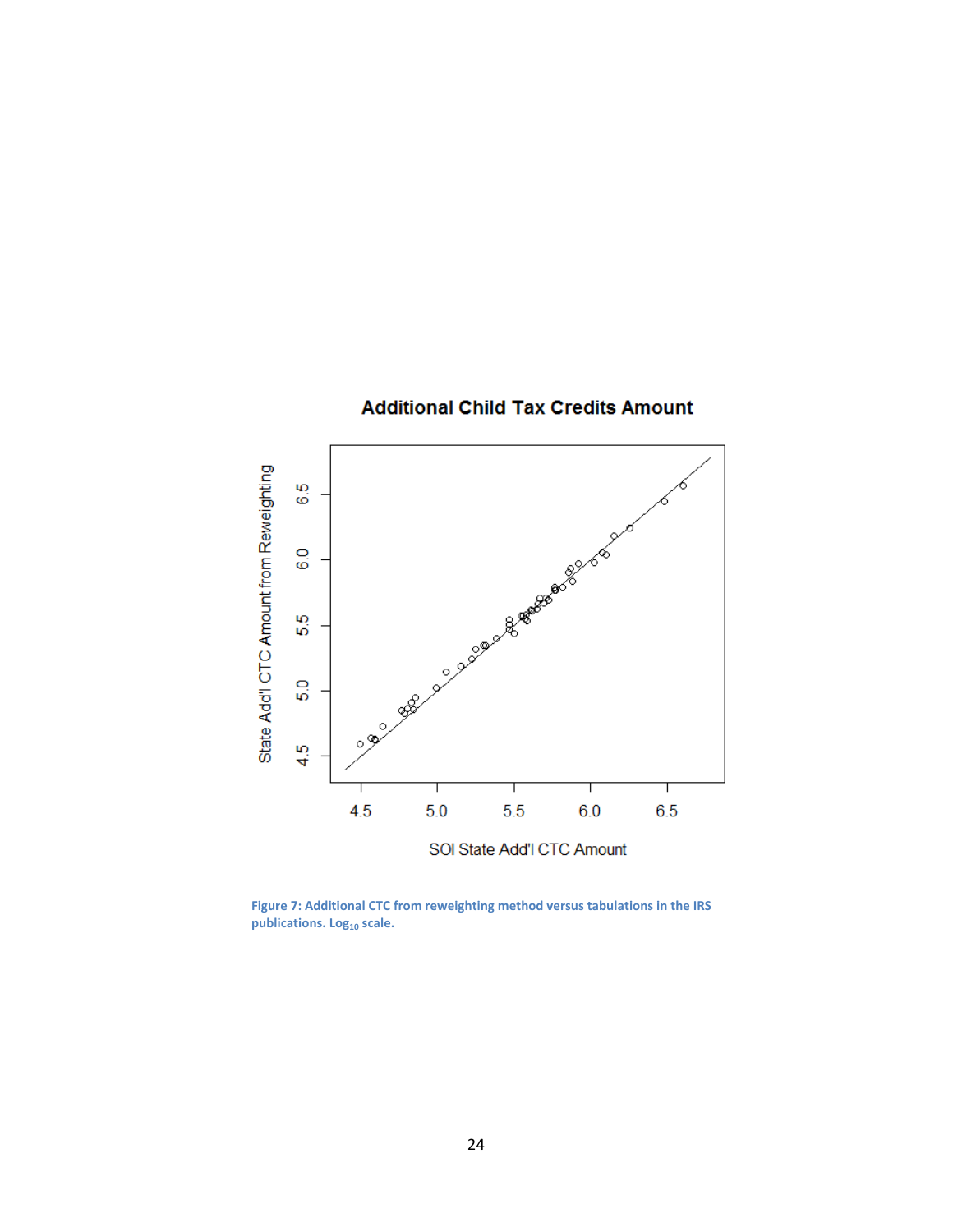

**Figure 8: Numbers of returns with real estate tax property tax deductions from**  reweighting method versus tabulations in the IRS publications. Log<sub>10</sub> scale.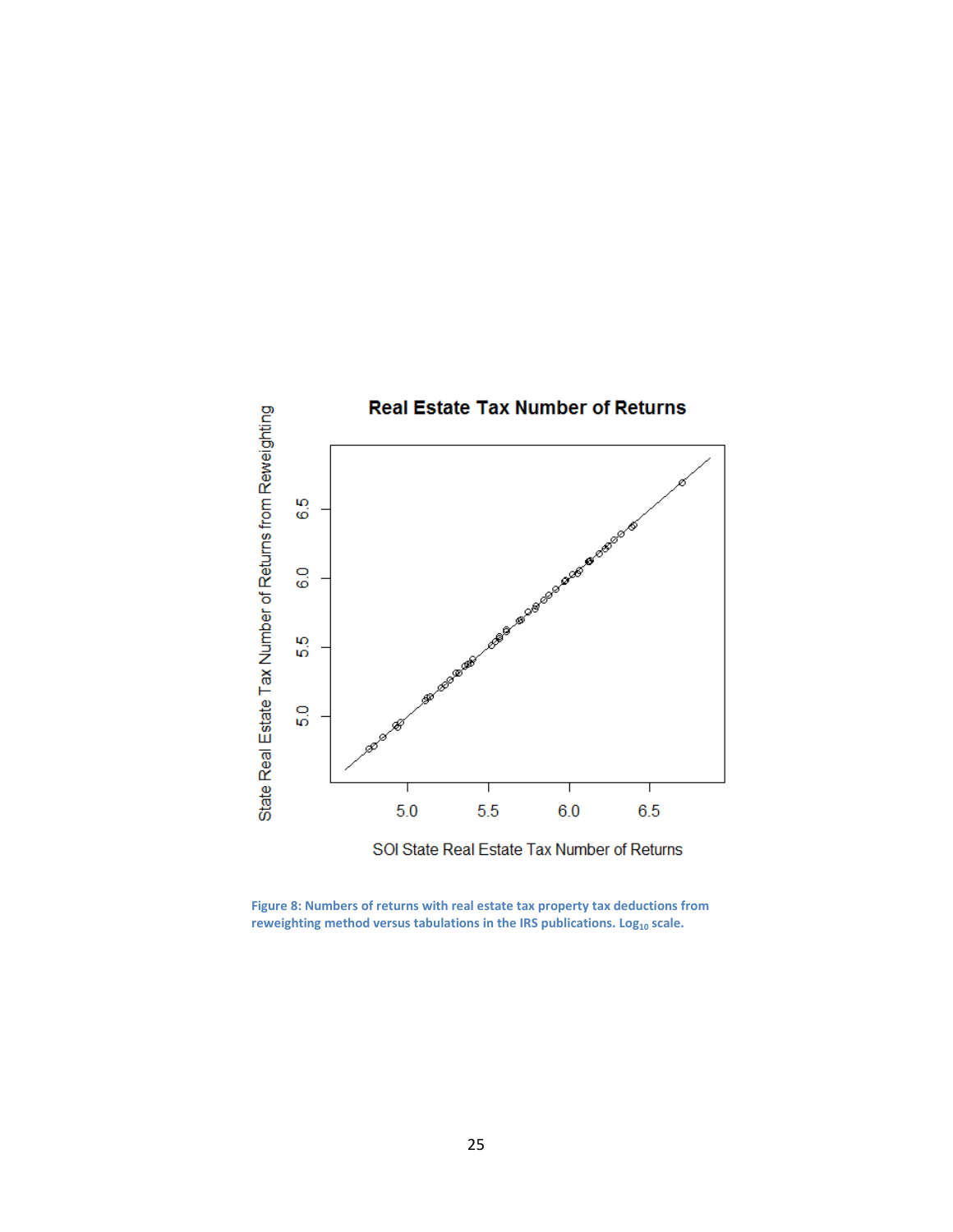

# **Real Estate Tax Amount**

**Figure 9: Amounts of real estate tax property tax deductions from reweighting method versus tabulations in the IRS publications. Log<sub>10</sub> scale**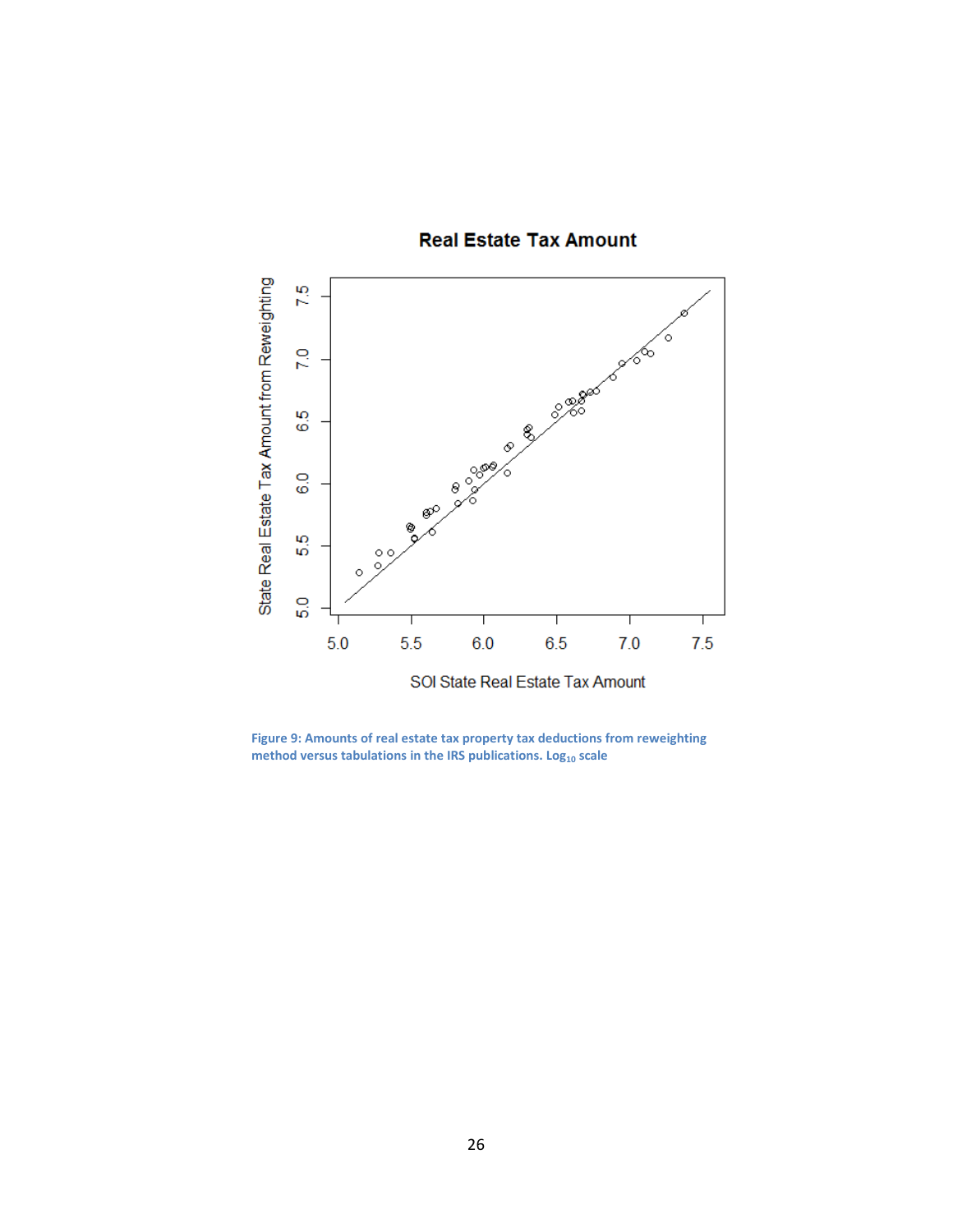| Variable                           | Correlation, | Estimated | Mean       |
|------------------------------------|--------------|-----------|------------|
|                                    | Linear Scale | CV        | Absolute   |
|                                    |              |           | Relative   |
|                                    |              |           | Difference |
| All Returns                        | 0.999        | 0.026     | 0.020      |
| <b>EITC Number of Returns</b>      | 0.998        | 0.051     | 0.039      |
| EITC Amount                        | 0.996        | 0.076     | 0.057      |
| Mortgage Interest Deduction        | 0.999        | 0.093     | 0.076      |
| Amount CTC Number of Returns       | 0.999        | 0.038     | 0.026      |
| CTC Amount                         | 0.998        | 0.042     | 0.028      |
| Additional CTC Number of Returns   | 0.999        | 0.082     | 0.065      |
| Additional CTC Amount              | 0.998        | 0.120     | 0.094      |
| Number of Returns with Real Estate | 0.997        | 0.047     | 0.038      |
| Tax Amount of Real Estate Tax      | 0.986        | 0.26      | 0.22       |

Figure 10: Correlation and Mean Absolute Relative Differences between Re-weighting Estimates and Published Estimates without "Other Areas."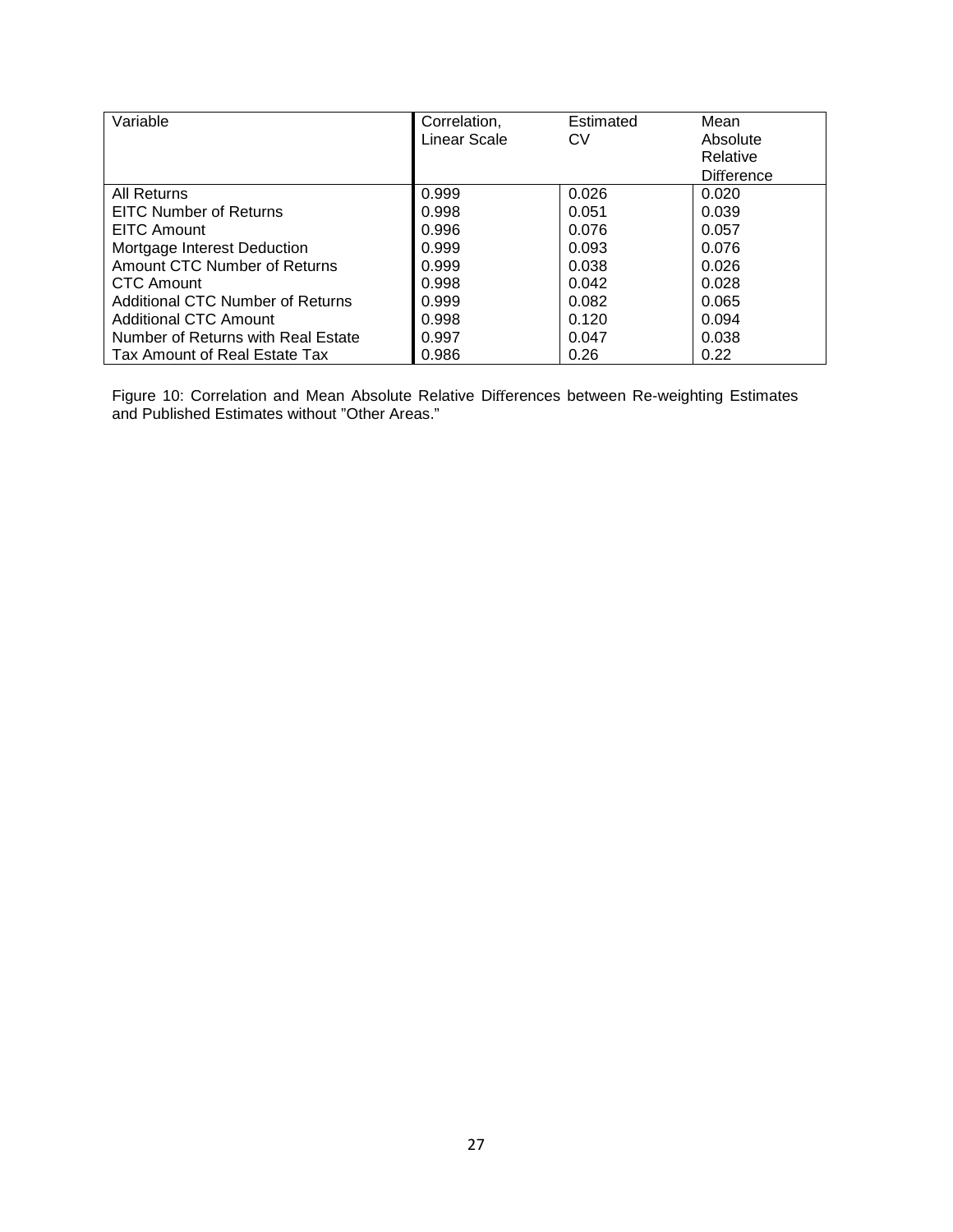

**Figure 11: Liability Change from Repeal of the AMT**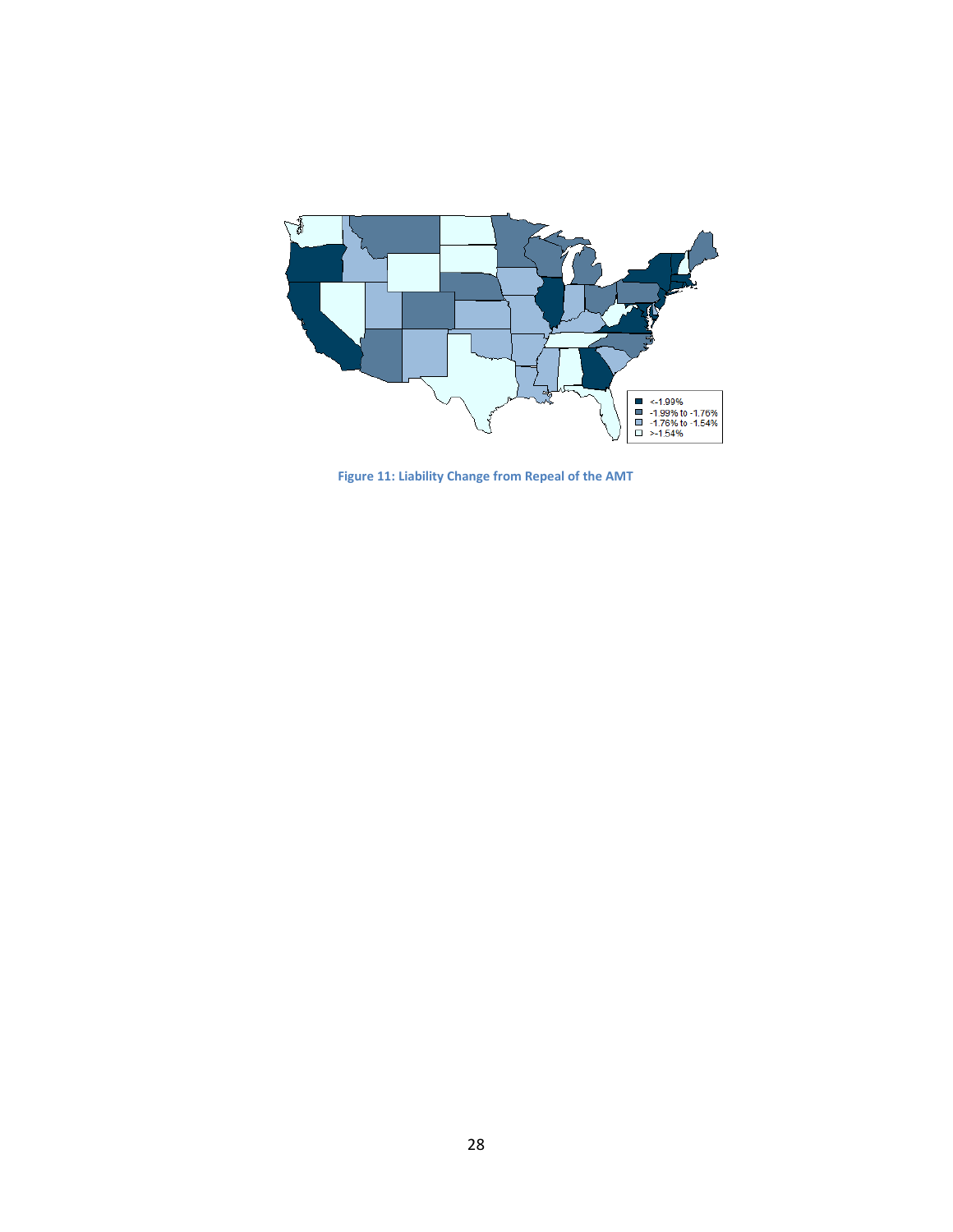#### **Appendix**

Since the variables in the model are discrete, either naturally or by grouping, we represent the joint conditional distribution of the variables as a *table*. The table describing the joint distributions of the variables and *state* is potentially very large so our model potentially has a large number of parameters. To decrease this number, we search for parsimonious models for the relationships between the variables. In particular, we model independence relationships which take the form  $p(X, Y|Z) = p(X|Z)p(Y|Z)$  for some variables  $\{X, Y, Z\}$ ; we denote this relationship  $X \perp Y \mid Z$ . There is an intuitive and rigorous method to map the independence assumptions in a model, representing the model as an undirected graph  $G=(V,E)$ , where *V* is the set of *vertices* (or *nodes*) in *G*, and *E* is the set of *edges* connecting pairs of vertices. Each node in the graph represents a variable in the model and the edges are defined so that the absence of an edge between nodes, say A and B, represents the assumption that *A* is independent of *B* given all of the other variables,  $V \setminus$  ${A, B}.$  That is,  $p(A, B|V\{A, B\}) = p(A|V\{A, B\})p(B|V\{A, B\})$  or  $A \perp B|V\{A, B\}.$ Such models are called *Markov Random Fields* or, alternately *Undirected Graphical Models*, and there is a substantial literature on their theoretical properties, and many efficient algorithms have been designed to take advantage of those properties (for example, see Cowell et al. (2003)). We are particularly interested in tools to search for simple models for the dependencies in these models and, generally, to reason about the joint distribution of the tax variables in our datasets. .

For an example, consider the graph in Figure A1. Here  $X$  has four components, and the graph corresponds to the model where

$$
p(x_1, x_2, x_3, x_4) = \frac{p(x_1, x_2, x_3)p(x_1, x_2, x_4)}{p(x_1, x_2)}.
$$
 (A1)

Under this model, the original four dimensional table has been replaced with two smaller tables. Each table corresponds to a fully connected subgraph in the graph. Reductions like this can reduce the total number of parameters dramatically. Formally, the number of parameters increases asymptotically exponentially in the dimension of the largest table, so reducing the size of the largest table reduces the complexity, even if there are many such tables as a result. The *generating class* of this model is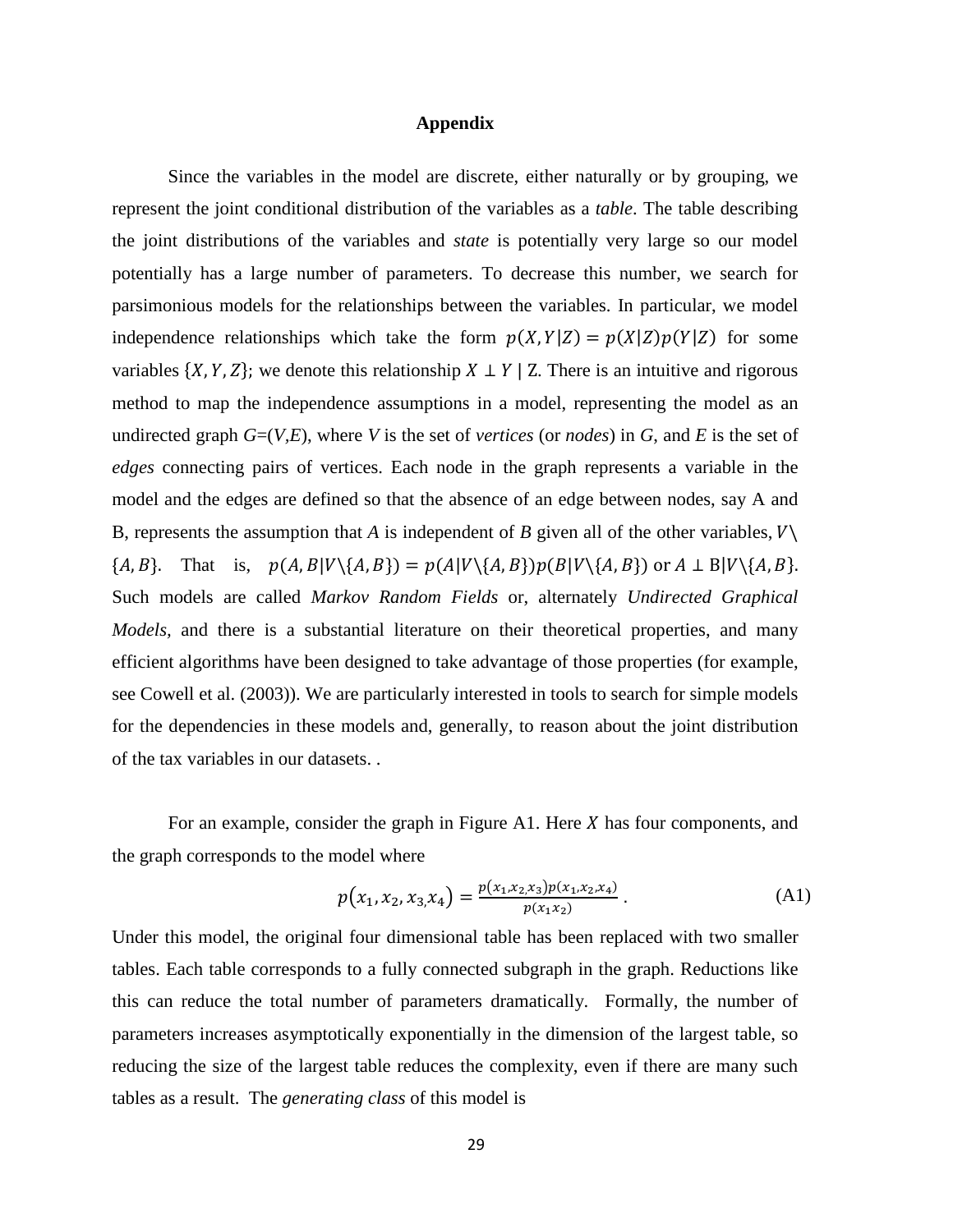# [[X1,X2,X3],[X1,X2,X4]],

using notation like that in Bishop et al. (2007) (also see the reference for a detailed discussion of the interpretation of generating classes). The variables  $S = (X_1, X_2)$  separate  $X_3$  from  $X_4$  in the graph and in the sense that  $X_3 \perp X_4 \mid S$ ; S is therefore sometimes called a *separator*. The members of each set in the generating class are all connected to each other in the graph; in the graph theory literature, these sets are called *cliques*. They correspond to the largest tables we need to estimate. Equation (A1) can be generalized: for a set  $C$  of cliques with a set  $S$  of seperators,

$$
p(\underline{x}) = \frac{\sum_{c \in C} p(\underline{x}_c)}{\sum_{s \in S} p(\underline{x}_s)},
$$
(A2)

where we abuse notation a little to overload  $p(.)$  so it is the density of its arguments, whatever they are. The maximum likelihood (ML) estimate of  $p(x)$  is just

$$
\hat{p}(\underline{x}) = \frac{\sum_{c \in C} \hat{p}(\underline{x}_c)}{\sum_{s \in S} \hat{p}(\underline{x}_s)},
$$

where the hat indicates the ML estimate, and, recall, the ML estimator for a saturated table is just the table of empirical proportions. This simplifies the task enormously, and eliminates the need for iterative methods like Iterative Proportional Fitting (see Cowell et al. (2003) for details).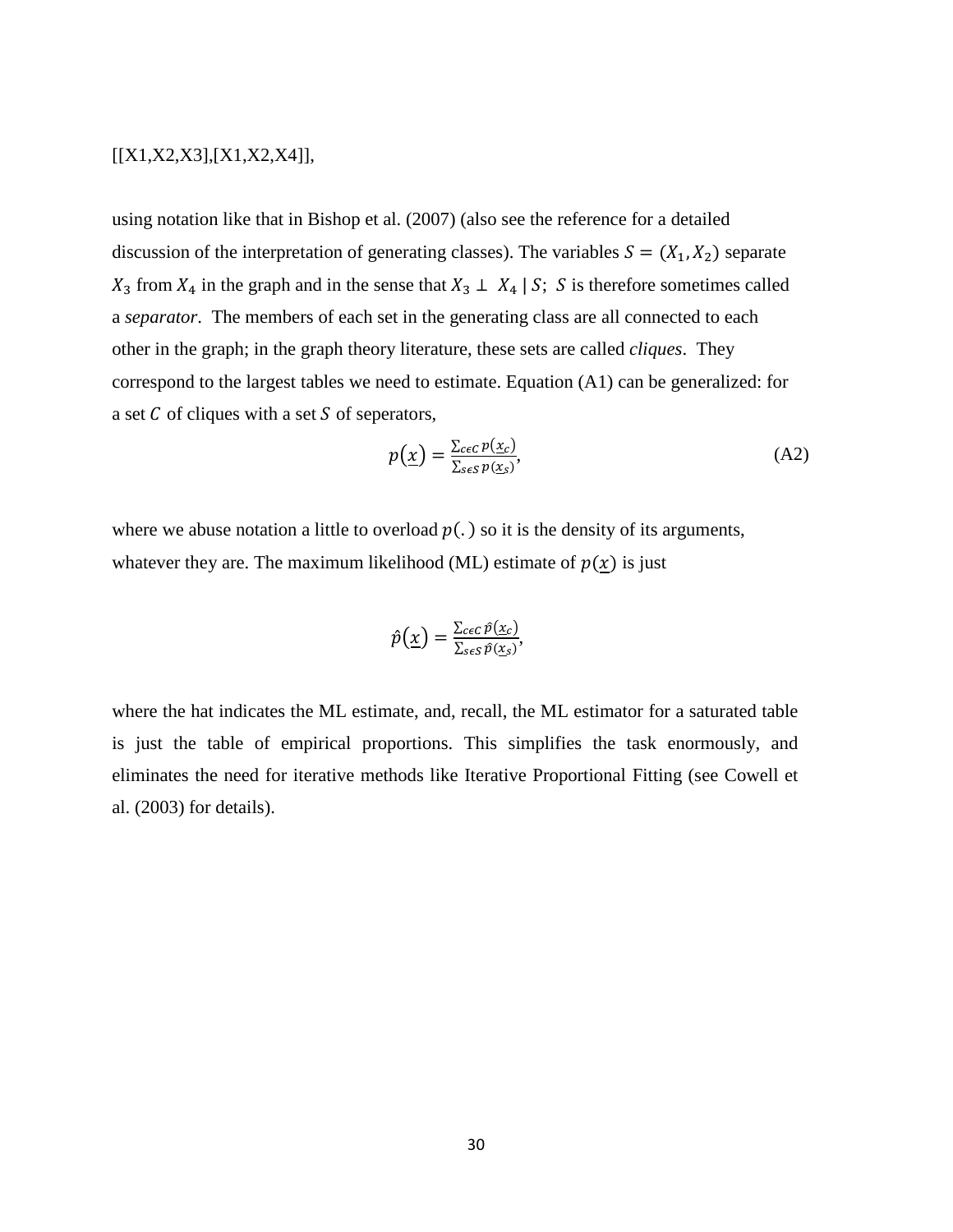

In our application we partition the set of variables associated with each tax unit into three parts. The first part contains the state (or DC or Other Areas) of residence, which we denote *ST* , *ST* ∈{1, ..., 52}. The second and third parts contain set of variables *X* and *Y* for which we make the assumption that  $ST \perp Y | X$ , where *Y* are the remaining variables of interest in the INSOLE. That is, ST is independent of Y, conditioned on X. Denote the density (relative to the appropriate measure) of that distribution by  $p(st, x, y) = p(ST =$  $st, X = x, Y = y$ . To set the context, *ST* and *X* are variables available from the IRTF while *X* and *Y* are present on the INSOLE/ITM and we wish to construct weights on the INSOLE/ITM so that we can estimate state-level summaries of functions of  $(X, Y)$ . For example, *X* may be *AGI*, *total exemptions*, and *state and local income tax*, and *Y* may be *taxes paid.* Then the assumption is that *taxes paid* is independent of ST given *AGI*, *total exemptions*, and *state and local income tax*. Put another way, *ST* adds no information about *taxes paid*, once *AGI*, *total exemptions*, and *state and local income tax* are observed. This illustrative example is, of course, unrealistic; the modeling exercise involves making good choices for  $X$  so the model holds well for a useful set of choices of  $Y$ .

 $p(x_1x_2)$ 

These assumptions imply, assuming  $p(x) > 0$ ,

$$
p(st, x, y) = \frac{p(x, y)p(st, x)}{p(x)}
$$
\n(A3)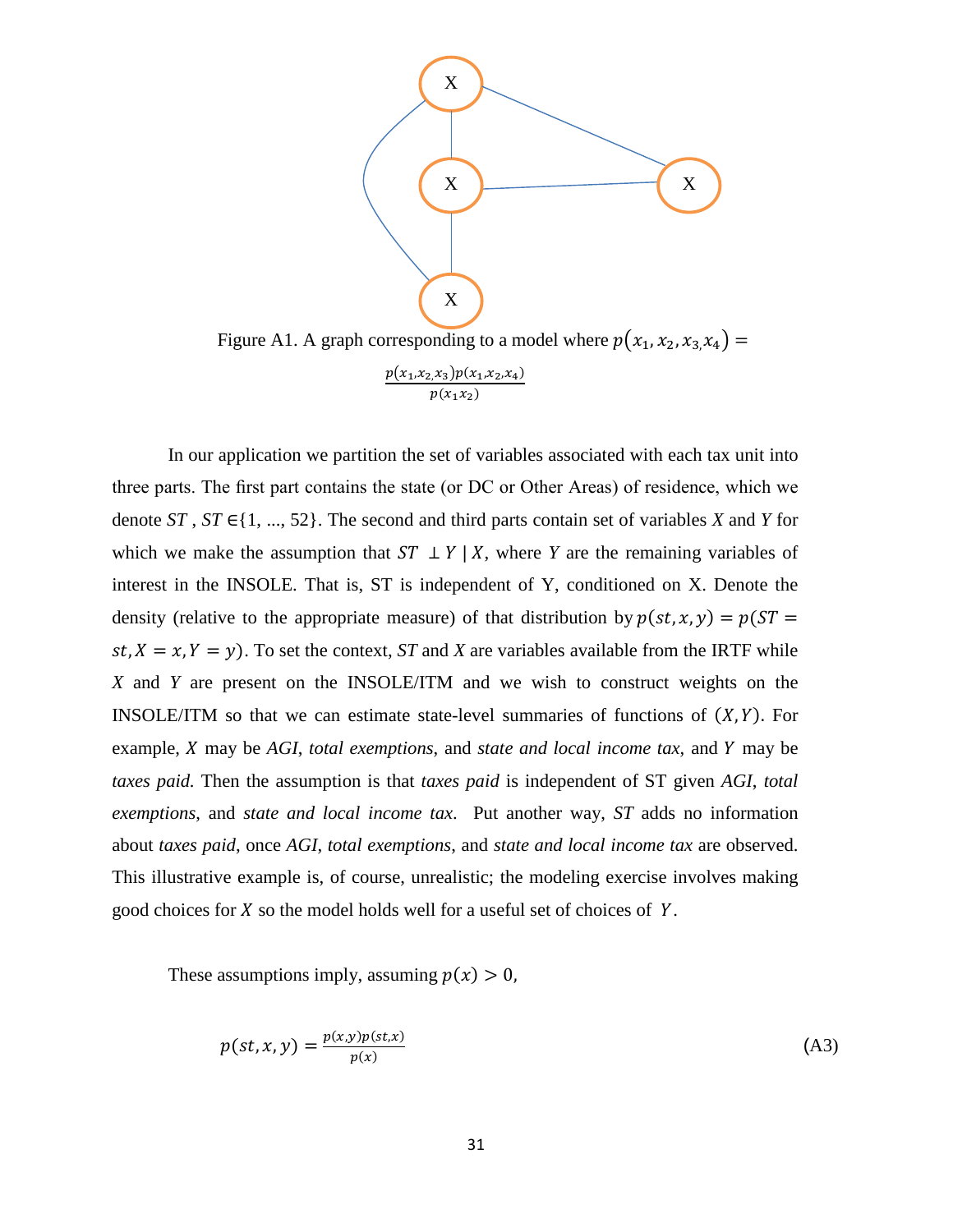$$
= p(st|x)p(x, y). \tag{A4}
$$

Since the conditional probability of returns across states,  $p(st|x)$ , can be written as

$$
p(st|x) = \frac{p(x|st)p(st)}{p(x)},
$$

and  $p(x, y)$  is given by the INSOLE weights and is not subject to manipulation, our estimation task is equivalent to estimating  $p(x|st)$ , which indicates the distribution of x in a given state, and  $p(st)$ , which indicates the distribution of returns across states. The latter is easy; we calculate it directly from the IRTF data.

Note in equation (A3) that we group the denominator with the rightmost factor in the numerator, so information from the INSOLE informs the inference about *ST*, and the joint distribution preserves the marginal distribution  $P(X, Y)$ , which is the empirical distribution in the INSOLE. If we had grouped the denominator with the leftmost factor in the numerator, information would have propagated the other way, and the method would have been a post-stratification on states with raking, controlling to population estimates of  $ST * X$  totals.

We assume the dependence structure of  $X|ST$  can be represented by a graphical models as we have described. This is a weak assumption; it is implied by the generalized linear model (GLM). We also assume it is decomposable, which is a stronger assumption. See Bishop et al. (2007) and Cowell et al. (2003) for the implications. These models are all members of the class of log linear models. Finally, we also assume the Markov graph of  $X|ST$  is the same for every value of *st* and that we can estimate that graph from a sample from the nation. This implies that, for the purpose of fitting the model structure, there are no aggregation issues.

We estimate the structure of the graph using a sequence of the forward and backward search algorithms implemented in R (R Core Team (2012)) in the package gRim (Hojsgaard (2012)). The transaction file has nearly 150 million records, so it will be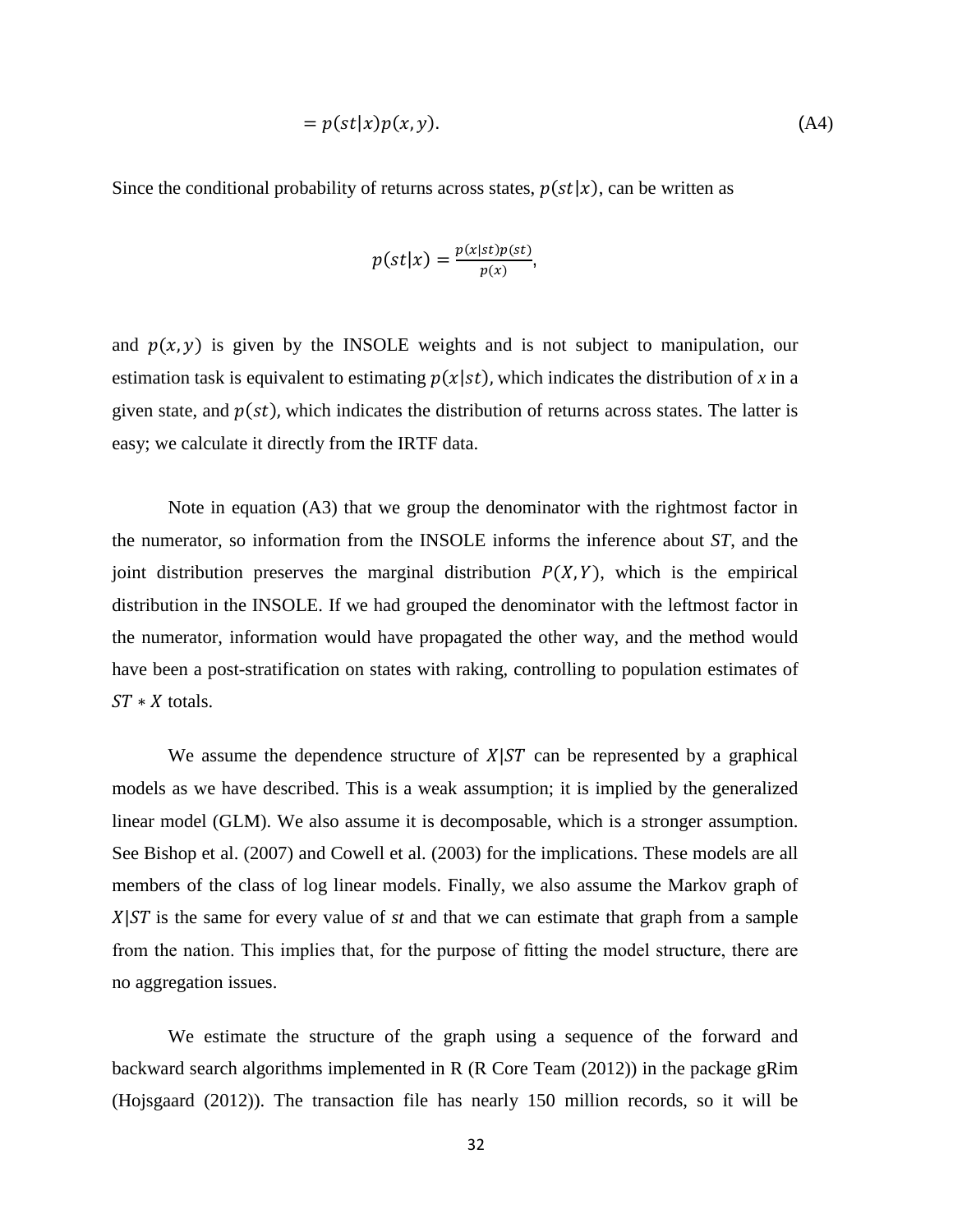sensitive to even very small effects in the model. The resulting fitted model is likely to be over-fit for use with the INSOLE, which has a fraction of the sample. We form a sample by resampling without replacement from the INSOLE with probabilities proportional to the INSOLE sample weights, resulting in an approximately simple random sample without replacement. We do this because the theory is poorly developed for weighted data; we use the INSOLE in the first place to preserve the effect of the edits. This sample has 100,000 records in it. This sample size should be appropriate to detect dependencies useful for the INSOLE. After running the forward-backward procedure until the model stopped changing, which only took two iterations, the result was a log linear model with the following *generating classes*

[[*SCHB, STLCINTX, FamType, SCHA, AGE, AGI*], [*EX, SCHB, FamT ype, STLCINTX, AGE*], [*FamT ype, SCHA, SCHB, AGE, Mort, AGI*], [*AGE, SCHA, realEstTax, SCHB, Mort, AGI*]].

Recall the only interactions in a log linear model are between variables within one member set of the generating class. In this model, for example, interactions are allowed between *SCHB* and *SCHA*, since they are common to the first set, but not *STLCINTX* and *Mort*, since they are not in any of the same sets in the generating class. The Markov Random Field associated with this model is shown in two forms in Figures A2-1 and A2-2. Figure A2-1 shows the whole graph, including *state*. Figure A2-1 shows the graph with *state* excluded; this is the graph for the model estimated within each state.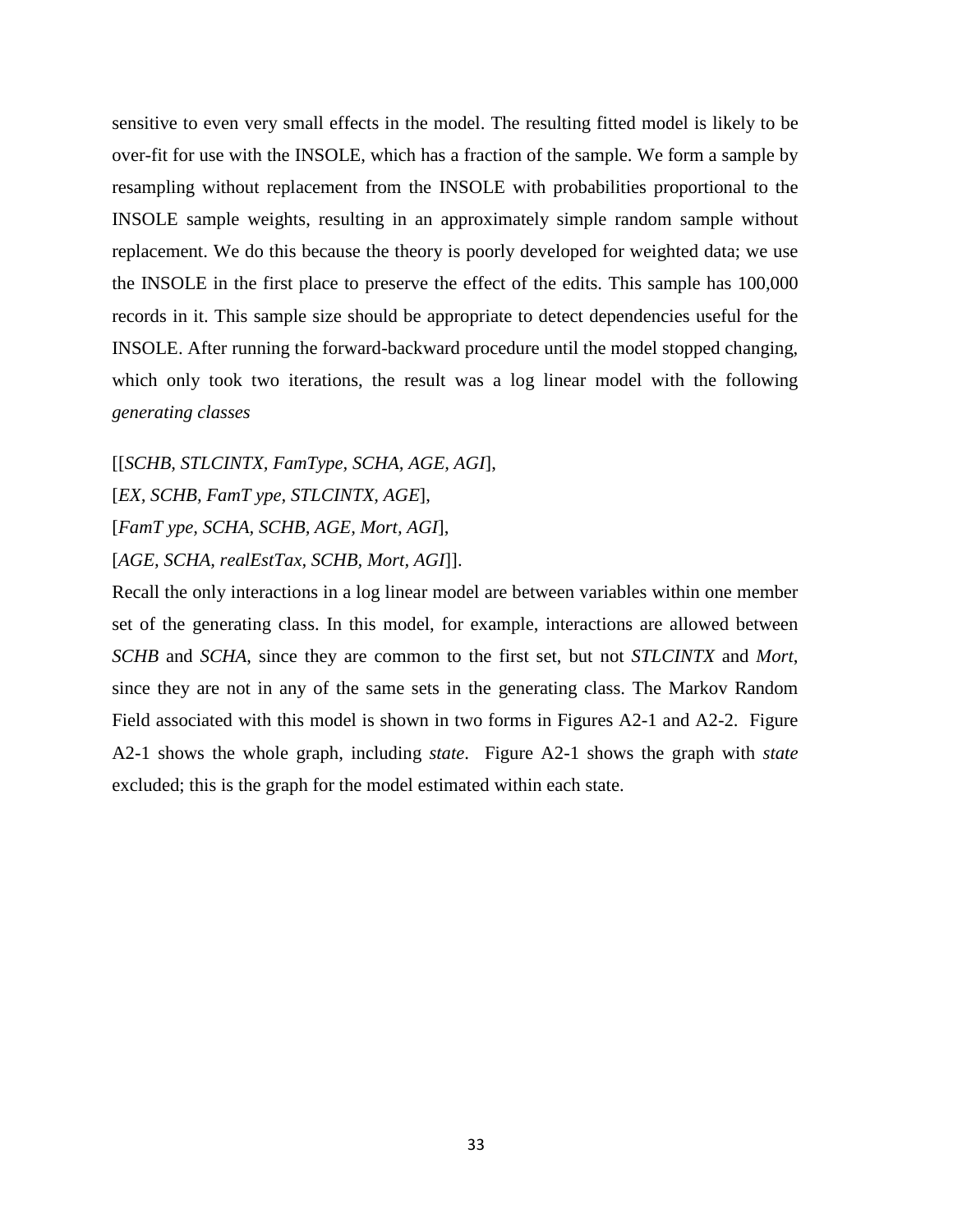

Figure A2-1. Markov Random Field for the model with *state.*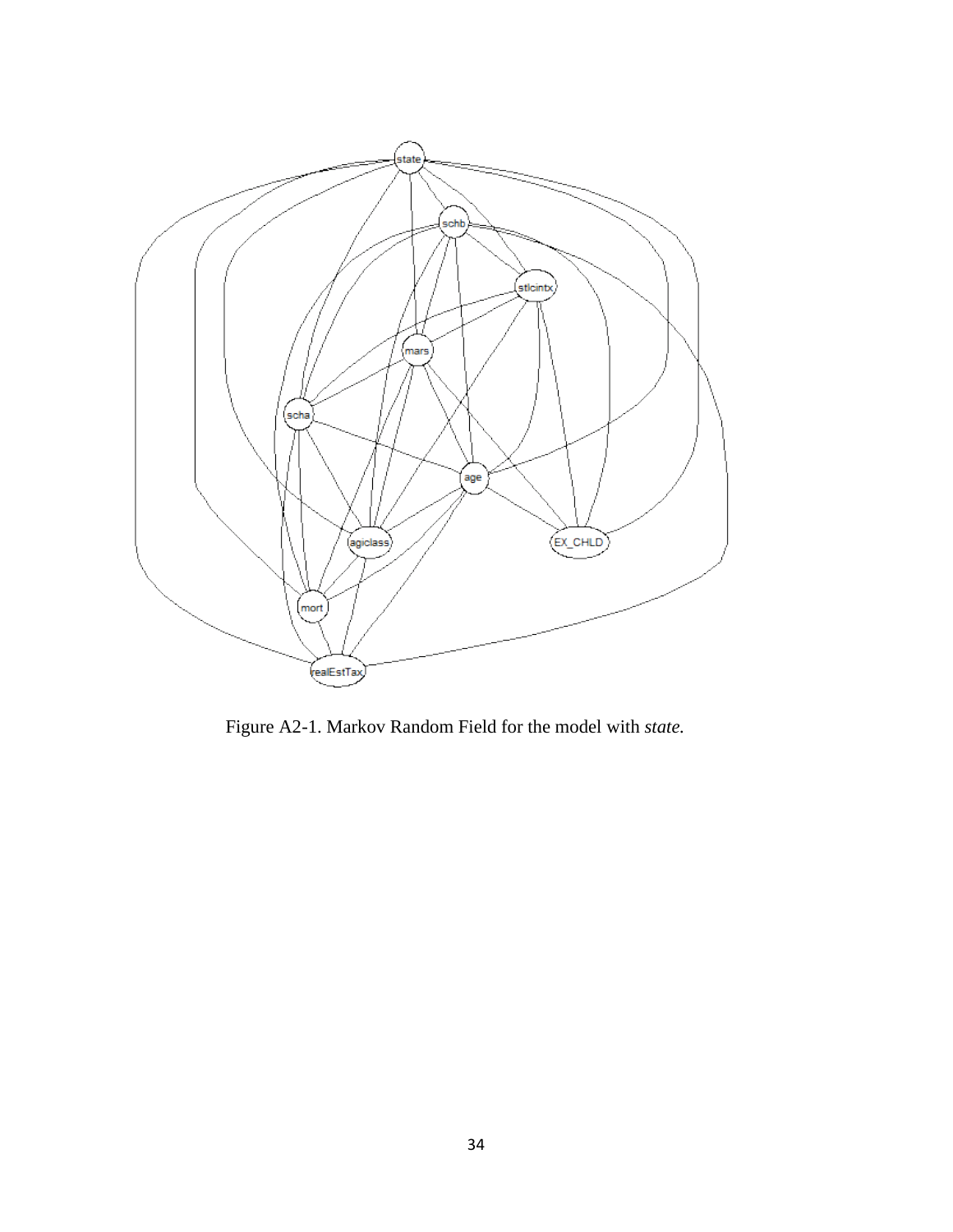

Figure A2-2. Markov Random Field for variables within *state*

It follows that we can summarize the data from the IRTF with the set of four tables with the variables listed in the generating class for each state.

We estimate the joint probabilities of the tables directly by forming the crosstabulations from the IRTF separately for each state,

$$
\hat{p}(X_c = x_c | ST = st) = \frac{\sum_i I(X_{c,i} = x_c, ST_i = st)}{\sum_i I(ST_i = st)},
$$

where  $i$  indexes the records in the IRTF. The distribution of  $x$  and  $y$ , normalized so the